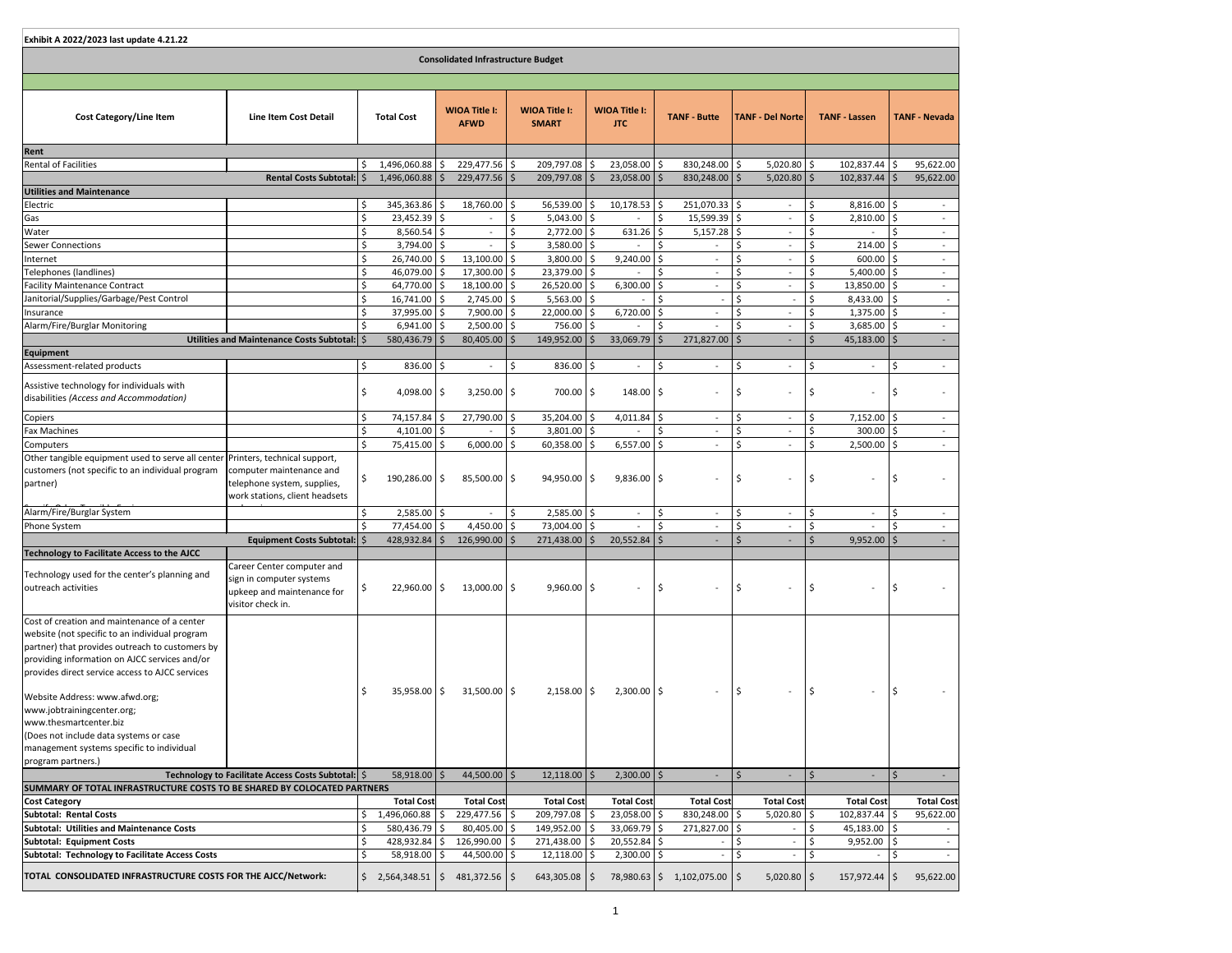| <b>Exhibit B 2022/2023</b>                      |                                                                 |                                              |                        |  |  |  |  |
|-------------------------------------------------|-----------------------------------------------------------------|----------------------------------------------|------------------------|--|--|--|--|
|                                                 | <b>Consolidated Proportionate Share of Infrastructure Costs</b> |                                              |                        |  |  |  |  |
| <b>Colocated Partner/s</b>                      | <b>Shared Total</b><br><b>Infrastructure Costs</b>              | <b>Cost Allocation</b><br><b>Methodology</b> | <b>Allocated Share</b> |  |  |  |  |
| Partner:<br>WIOA Title I - Adult, DW &<br>Youth | \$2,564,348.51                                                  | SQ FT                                        | \$1,203,658.27         |  |  |  |  |
| Partner:<br><b>TANF/CalWORKs</b>                | \$2,564,348.51                                                  | SQ FT                                        | \$1,360,690.24         |  |  |  |  |
|                                                 |                                                                 |                                              |                        |  |  |  |  |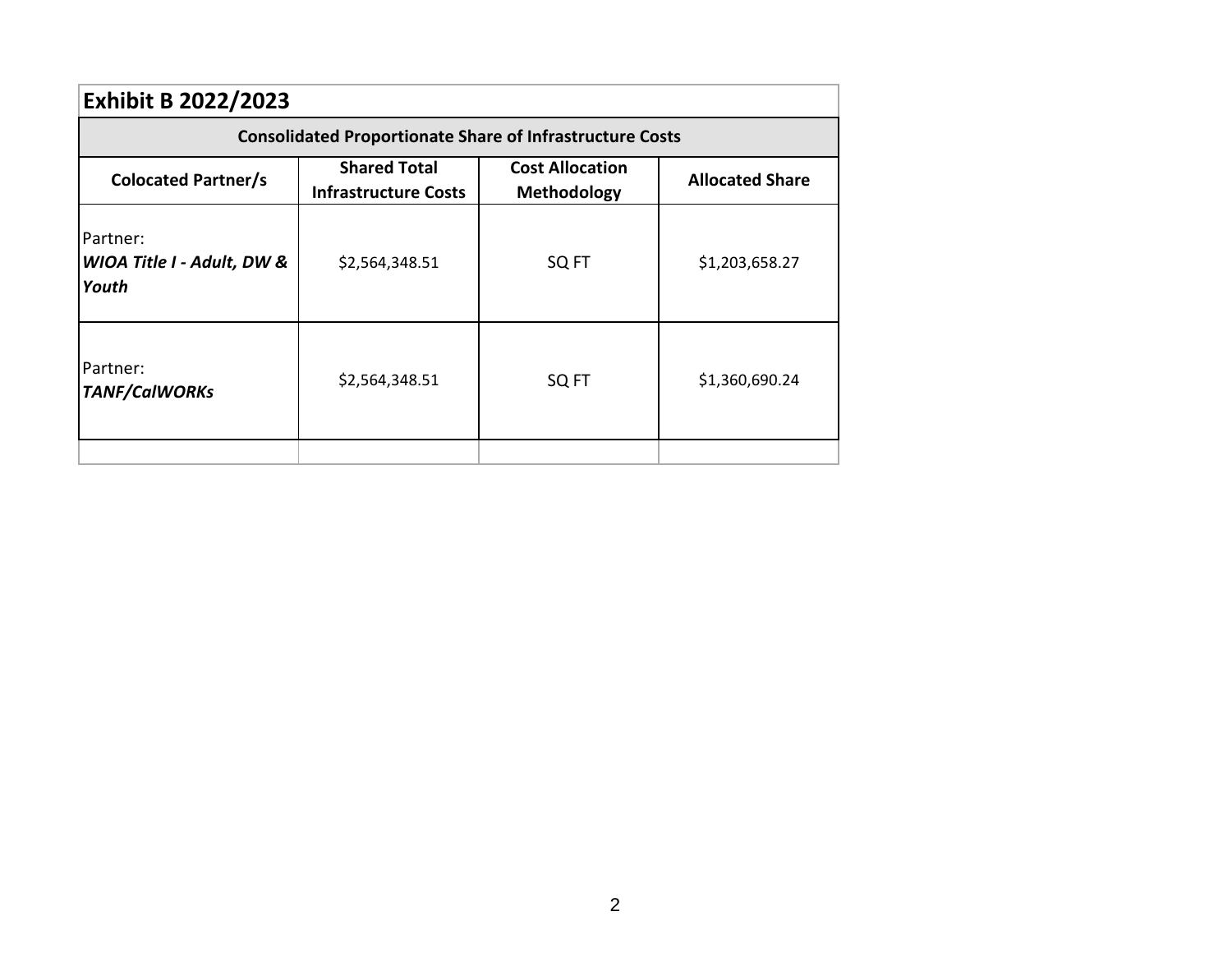| <b>Exhibit C 2022/2023</b>                                                                   |                  |               |                           |                  |            |                 |                |              |  |  |  |
|----------------------------------------------------------------------------------------------|------------------|---------------|---------------------------|------------------|------------|-----------------|----------------|--------------|--|--|--|
| <b>Summary of Career Services</b>                                                            |                  |               |                           |                  |            |                 |                |              |  |  |  |
| Summary of Career Services Applicable to each One-Stop Delivery System Partner (Phase I MOU) |                  |               |                           |                  |            |                 |                |              |  |  |  |
| <b>Basic Career Services</b>                                                                 | <b>T-I Adult</b> | T-I DW        | <b>T-I Youth</b>          | <b>Native Am</b> | <b>MSF</b> | <b>T-II AEL</b> | <b>T-IV VR</b> | <b>TANF</b>  |  |  |  |
| Program Eligibility                                                                          | X                | x             | x                         | x                | X          | X               | X              | X            |  |  |  |
| Outreach, Intake, Orient                                                                     | Χ                | Χ             | X                         | Χ                | Χ          | Χ               | X              | X            |  |  |  |
| Initial Assessment                                                                           | Χ                | X             | X                         | X                | X          | X               | X              | X            |  |  |  |
| Labor Exch/Job Search                                                                        | Χ                | Χ             | $\mathsf{x}$              | X                |            | Χ               | X              | X            |  |  |  |
| <b>Referrals to Partners</b>                                                                 | Χ                | X             | X                         | X                | X          | X               | X              | X            |  |  |  |
| LMI                                                                                          | x                | X             | X                         | X                | x          | X               | X              |              |  |  |  |
| Performance/Cost Info                                                                        | Χ                | Χ             | X                         | Χ                |            |                 | X              |              |  |  |  |
| Support Service Info                                                                         | х                | X             | X                         | X                | X          | X               | X              | X            |  |  |  |
| UI Info/Assistance                                                                           | Χ                | X             | $\boldsymbol{\mathsf{X}}$ | X                |            |                 | Χ              |              |  |  |  |
| Financial Aid Info                                                                           | X                | X             | X                         | X                | X          | X               | Χ              | X            |  |  |  |
|                                                                                              |                  |               |                           |                  |            |                 |                |              |  |  |  |
| <b>Individual Career Services</b>                                                            | <b>T-I Adult</b> | <b>T-I DW</b> | <b>T-I Youth</b>          | <b>Native Am</b> | <b>MSF</b> | <b>T-II AEL</b> | <b>T-IV VR</b> | <b>TANF</b>  |  |  |  |
| <b>Comp Assessment</b>                                                                       | X                | X             | X                         | X                | X          | X               | X              | X            |  |  |  |
| <b>IEP</b>                                                                                   | Χ                | X             | X                         | X                |            |                 | X              | X            |  |  |  |
| Career Plan/Counsel                                                                          | Χ                | X             | X                         | Χ                | X          | X               | Χ              | X            |  |  |  |
| Short-Term Prevoc.                                                                           | X                | X             | X                         | X                | X          | X               | X              | X            |  |  |  |
| Internships/Work Experience                                                                  | X                | $\mathsf{x}$  | $\mathsf{x}$              | X                | X          |                 | X              | $\mathsf{X}$ |  |  |  |
| Out-of-Area Job Search                                                                       | Χ                | X             | X                         | X                |            |                 | X              |              |  |  |  |
| <b>Financial Literacy</b>                                                                    | Χ                | X             | X                         | X                |            | X               |                |              |  |  |  |
| IET/ELA                                                                                      |                  |               | $\mathsf{x}$              |                  | X          |                 |                | X            |  |  |  |
| <b>Workforce Preparation</b>                                                                 | X                | $\mathsf{x}$  | X                         | X                |            | X               |                | X            |  |  |  |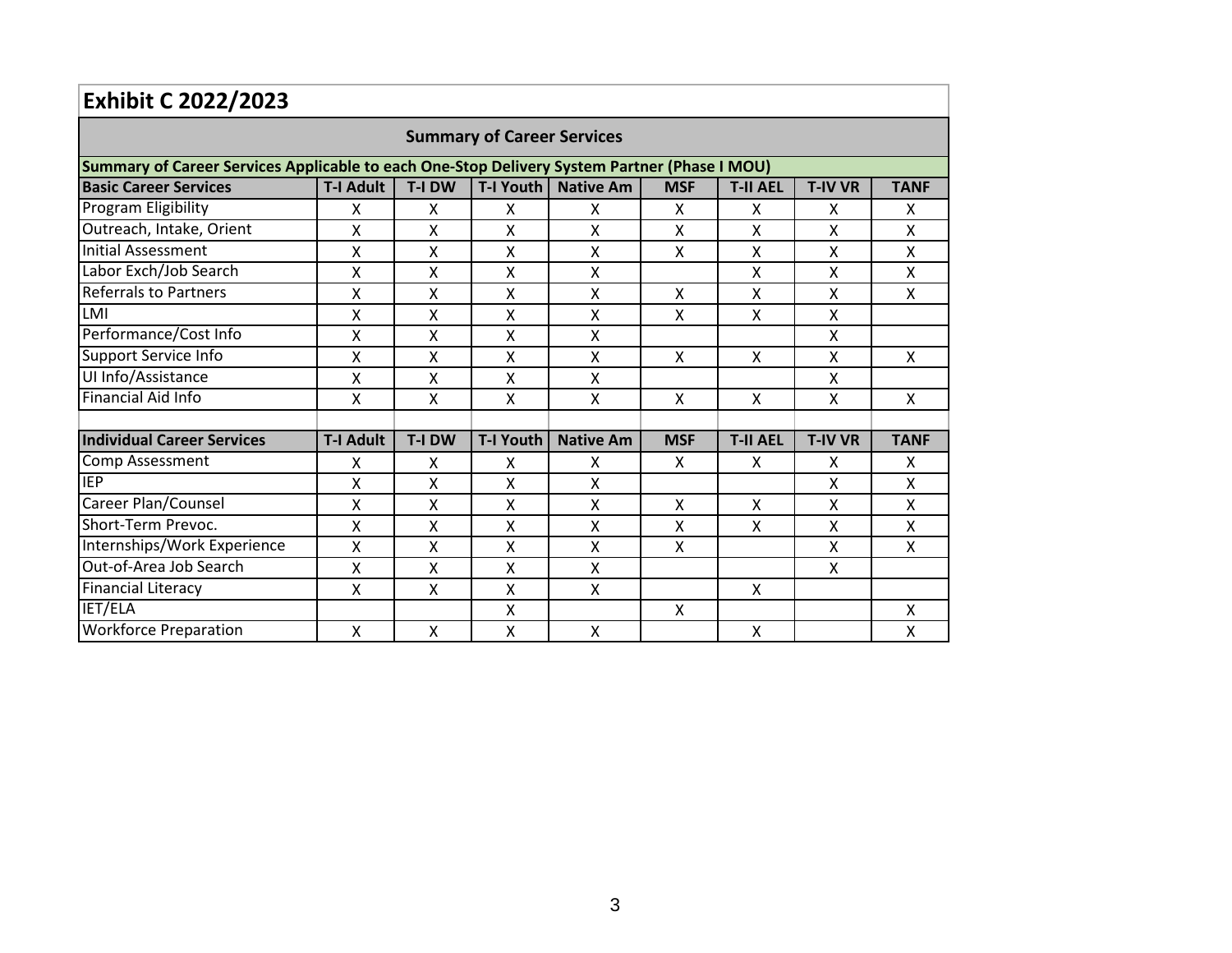| <b>Exhibit D 2022/2023</b>             |              |                  |                  |                     |                                                                                 |              |                  |                   |            |                        |                   |                 |  |                                   |                       |                       |            |            |
|----------------------------------------|--------------|------------------|------------------|---------------------|---------------------------------------------------------------------------------|--------------|------------------|-------------------|------------|------------------------|-------------------|-----------------|--|-----------------------------------|-----------------------|-----------------------|------------|------------|
|                                        |              |                  |                  |                     | Other System Costs: Basic Career Services and Individual Career Services Budget |              |                  |                   |            |                        |                   |                 |  |                                   |                       |                       |            |            |
| <b>Basic Career Services</b>           |              | <b>T-I Adult</b> |                  | T-I DW              | T-I Youth                                                                       |              |                  | <b>Native Am</b>  |            | <b>MSF</b>             | <b>T-II AEL</b>   |                 |  | <b>T-IV VR</b>                    |                       | <b>TANF</b>           |            | UI         |
|                                        | AFWD         |                  | 494,826.00 AFWD  |                     | \$492,698.00 AFWD: \$508,510                                                    | \$508,510.00 |                  | California Indian | California |                        | Oroville Adult Ed | 58,504.00       |  | California Department             | TANF Butte, basic and | 5,510,115.00          |            |            |
|                                        |              |                  |                  |                     |                                                                                 |              | Manpower         |                   | Human      |                        |                   |                 |  | of Rehabilitation                 | individual career     |                       |            |            |
| Program Eligibility                    |              |                  |                  |                     |                                                                                 |              |                  | Consortium, Inc.  |            | Development            |                   |                 |  |                                   | services combined     |                       |            |            |
| Outreach, Intake, Orient               | <b>SMART</b> | Ŝ.               | 208,341.00 SMART | \$225,534.00 SMART  |                                                                                 | \$208,658.00 |                  |                   |            |                        | Corning Union HS: | 73,581.00       |  |                                   | <b>TANF Lassen</b>    |                       | 393,334.00 |            |
| <b>Initial Assessment</b>              | <b>JTC</b>   |                  | 55,053.00 JTC    | $$69,590.00$ JTC    |                                                                                 | 31,405.00    |                  |                   |            |                        | Nevada Union HS   | 7,725.00        |  |                                   | <b>TANF Tehama</b>    | 1,121,516.00          |            |            |
| Labor Exch/Job Search                  |              |                  |                  |                     |                                                                                 |              |                  |                   |            |                        |                   |                 |  |                                   | <b>TANF Trinity</b>   |                       | 804,375.00 |            |
| <b>Referrals to Partners</b>           |              |                  |                  |                     |                                                                                 |              |                  |                   |            |                        |                   |                 |  |                                   | <b>TANF Modoc</b>     |                       | 238,229.00 |            |
| LMI                                    |              |                  |                  |                     |                                                                                 |              |                  |                   |            |                        |                   |                 |  |                                   | <b>TANF Nevada</b>    | 1,037,812.00          |            |            |
| Performance/Cost Info                  |              |                  |                  |                     |                                                                                 |              |                  |                   |            |                        |                   |                 |  |                                   | <b>TANF Del Norte</b> |                       | 36,631.00  |            |
| Support Service Info                   |              |                  |                  |                     |                                                                                 |              |                  |                   |            |                        |                   |                 |  |                                   | <b>TANF Shasta</b>    | 4,895,416.00          |            |            |
|                                        |              |                  |                  |                     |                                                                                 |              |                  |                   |            |                        |                   |                 |  |                                   | <b>TANF Siskiyou</b>  |                       | 363,582.00 |            |
| UI Info/Assistance                     |              |                  |                  |                     |                                                                                 |              |                  |                   |            |                        |                   |                 |  |                                   |                       |                       |            | 44,253.00  |
| Financial Aid Info                     |              |                  |                  |                     |                                                                                 |              |                  |                   |            |                        |                   |                 |  |                                   |                       |                       |            |            |
|                                        | Total:       | \$758,220        | Total:           | \$787,822           | Total:                                                                          | \$748,573    |                  | Total: \$258,505  | Total:     | \$36,172               | Total:            | \$139,810       |  | Total: \$1,516,701                | Total:                | \$14,401,010          | Total:     | 44,253.00  |
| <b>Basic Career Services Subtotal:</b> |              | \$18,691,066     |                  |                     |                                                                                 |              |                  |                   |            |                        |                   |                 |  |                                   |                       |                       |            |            |
| <b>Individual Career Services</b>      |              | <b>T-I Adult</b> |                  | T-I DW              | <b>T-I Youth</b>                                                                |              | <b>Native Am</b> |                   |            | <b>MSF</b>             | <b>T-II AEL</b>   |                 |  | T-IV VR                           | <b>TANF</b>           |                       |            | UI         |
|                                        | <b>AFWD</b>  |                  | 727,788.00 AFWD  | \$713,207.00 AFWD   |                                                                                 | \$764,804.00 |                  | California Indian |            | California             | Oroville Adult Ed | \$157,060.00    |  | California Department TANF Lassen |                       | 201,411.00<br>S.      |            |            |
|                                        |              |                  |                  |                     |                                                                                 |              |                  | Manpower          |            | Human                  |                   |                 |  | of Rehabilitation                 |                       |                       |            |            |
| Comp Assessment                        |              |                  |                  |                     |                                                                                 |              |                  | Consortium, Inc.  |            | Development            |                   |                 |  |                                   |                       |                       |            |            |
| IEP                                    | <b>SMART</b> |                  | 553,561.00 SMART | \$ 631,505.00 SMART |                                                                                 | \$549,360.00 |                  |                   |            |                        | Corning Union HS  | 61,929.00<br>-S |  |                                   | <b>TANF Siskiyou</b>  | Ś.<br>726,055.00      |            |            |
| Career Plan/Counsel                    | <b>JTC</b>   |                  | 123,761.00 JTC   | $$135,683.00$ JTC   |                                                                                 | \$151,696.00 |                  |                   |            |                        | Nevada Union HS   | 7,725.00        |  |                                   | <b>TANF Tehama</b>    |                       | 3,313.31   |            |
| Short-Term Prevoc.                     |              |                  |                  |                     |                                                                                 |              |                  |                   |            |                        |                   |                 |  |                                   | <b>TANF Trinity</b>   | $\zeta$<br>344,366.00 |            |            |
| Internships/Work Experience            |              |                  |                  |                     |                                                                                 |              |                  |                   |            |                        |                   |                 |  |                                   | <b>TANF Modoc</b>     | 180,643.00            |            |            |
| Out-of-Area Job Search                 |              |                  |                  |                     |                                                                                 |              |                  |                   |            |                        |                   |                 |  |                                   | <b>TANF Nevada</b>    | 620,231.00            |            |            |
| <b>Financial Literacy</b>              |              |                  |                  |                     |                                                                                 |              |                  |                   |            |                        |                   |                 |  |                                   | <b>TANF Plumas</b>    | 236,458.00            |            |            |
|                                        |              |                  |                  |                     |                                                                                 |              |                  |                   |            |                        |                   |                 |  |                                   | <b>TANF Sierra</b>    | 103,025.00            |            |            |
|                                        |              |                  |                  |                     |                                                                                 |              |                  |                   |            |                        |                   |                 |  |                                   | <b>TANF Del Norte</b> | $\epsilon$            | 34,630.00  |            |
| IET/ELA                                |              |                  |                  |                     |                                                                                 |              |                  |                   |            |                        |                   |                 |  |                                   | <b>TANF Shasta</b>    | Ś.<br>829,660.00      |            |            |
| <b>Workforce Preparation</b>           |              |                  |                  |                     |                                                                                 |              |                  |                   |            |                        |                   |                 |  |                                   |                       |                       |            |            |
|                                        | Total:       |                  | Total:           | \$1,480,395         |                                                                                 |              |                  |                   |            |                        |                   |                 |  |                                   |                       |                       |            | $\sim$     |
| Individual Career Services Subtotal    |              | \$1,405,110      |                  |                     | Total:                                                                          | \$1,465,860  |                  | Total: \$29,046   |            | Total: \$43,500 Total: |                   | \$226,714       |  | Total: \$6,065,332                | Total:                | \$3,279,792           |            | $\sim$ $-$ |
|                                        |              | \$13,995,749     |                  |                     |                                                                                 |              |                  |                   |            |                        |                   |                 |  |                                   |                       |                       |            |            |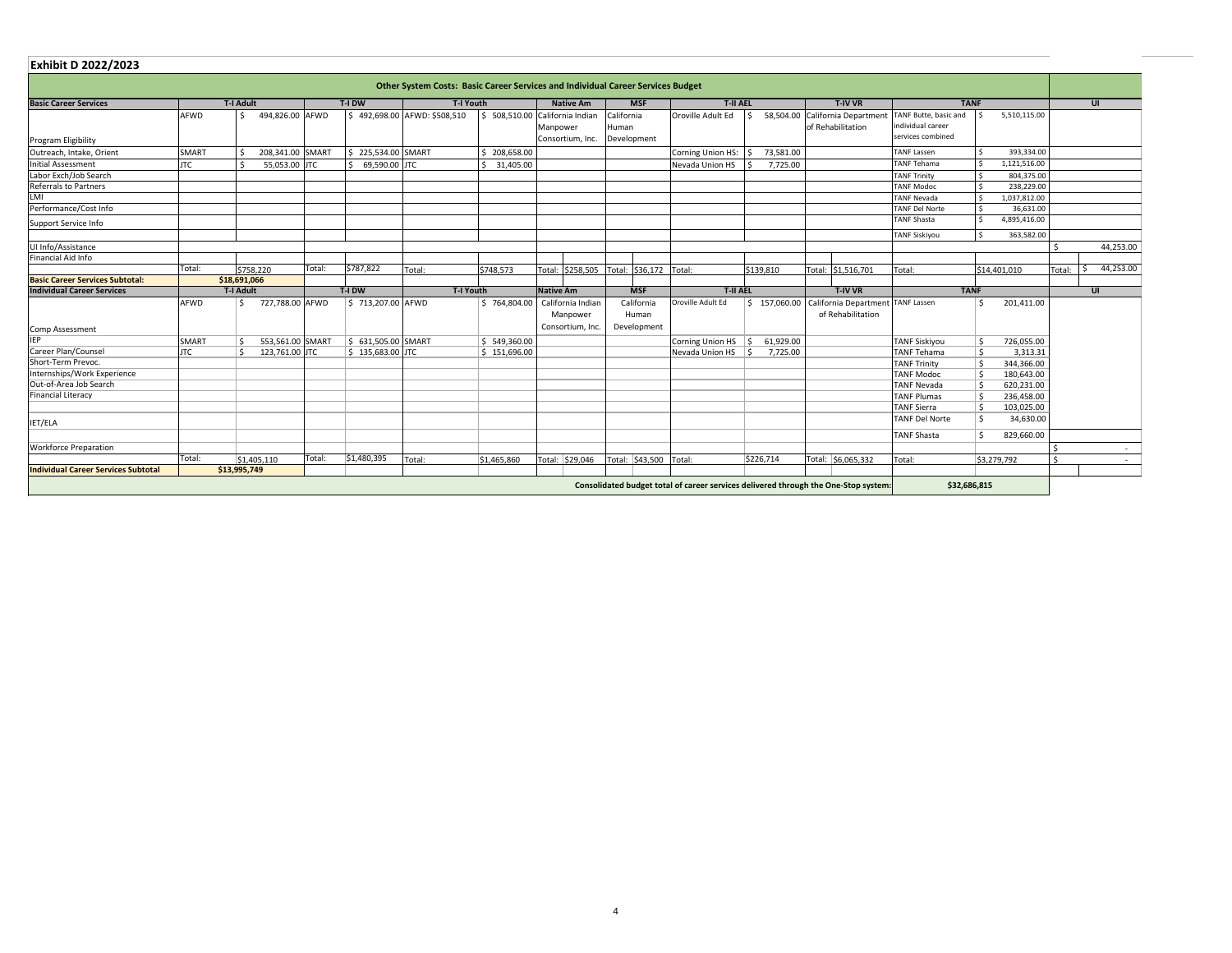| Required Phase II MOU Component: Sharing Infrastructure Costs                                                                                                                      |                                                                       |                                       |
|------------------------------------------------------------------------------------------------------------------------------------------------------------------------------------|-----------------------------------------------------------------------|---------------------------------------|
| Budget, Cost Allocation Methodology, Initial Proportionate Share                                                                                                                   |                                                                       |                                       |
|                                                                                                                                                                                    |                                                                       |                                       |
| Phase II MOU Content Requirements:                                                                                                                                                 |                                                                       |                                       |
| A budget outlining the infrastructure costs for each comprehensive AJCC in the Local Area with a detailed description of                                                           |                                                                       |                                       |
| what specific costs are included in each line item. Infrastructure costs of one-stop centers are nonpersonnel costs<br>necessary for the general operation of the one-stop center. |                                                                       |                                       |
|                                                                                                                                                                                    |                                                                       |                                       |
|                                                                                                                                                                                    | <b>AJCC Infrastructure Budget</b>                                     |                                       |
|                                                                                                                                                                                    |                                                                       |                                       |
|                                                                                                                                                                                    | Oroville Employment Center 78 Table Mtn. Oroville, CA - TANF/CalWORKs |                                       |
| <b>Cost Category/Line Item</b>                                                                                                                                                     | <b>Line Item Cost Detail</b>                                          | Cost                                  |
| Rent                                                                                                                                                                               |                                                                       |                                       |
| <b>Rental of Facilities</b>                                                                                                                                                        |                                                                       | \$<br>830,248.00                      |
| <b>Utilities and Maintenance</b>                                                                                                                                                   | Rental Costs Subtotal:   \$                                           | 830,248.00                            |
| Electric                                                                                                                                                                           |                                                                       | \$<br>251,070.33                      |
| Gas                                                                                                                                                                                |                                                                       | \$<br>15,599.39                       |
| Water<br><b>Sewer Connections</b>                                                                                                                                                  |                                                                       | \$<br>5,157.28                        |
| Internet                                                                                                                                                                           |                                                                       |                                       |
| Telephones (landlines)                                                                                                                                                             |                                                                       |                                       |
| <b>Facility Maintenance Contract</b>                                                                                                                                               |                                                                       |                                       |
|                                                                                                                                                                                    |                                                                       |                                       |
|                                                                                                                                                                                    |                                                                       |                                       |
|                                                                                                                                                                                    | Utilities and Maintenance Costs Subtotal:   \$                        | 271,827.00                            |
| <b>Equipment</b>                                                                                                                                                                   |                                                                       |                                       |
| Assessment-related products<br>Assistive technology for individuals with                                                                                                           |                                                                       |                                       |
| disabilities (Access and Accommodation)                                                                                                                                            |                                                                       |                                       |
| Copiers                                                                                                                                                                            |                                                                       |                                       |
| <b>Fax Machines</b>                                                                                                                                                                |                                                                       |                                       |
| Computers<br>Other tangible equipment used to serve all                                                                                                                            |                                                                       |                                       |
| center customers (not specific to an individual                                                                                                                                    |                                                                       |                                       |
| program partner)                                                                                                                                                                   |                                                                       |                                       |
|                                                                                                                                                                                    |                                                                       |                                       |
| Specify Other Tangible Equipment<br>Alarm/Fire/Burglar System                                                                                                                      |                                                                       |                                       |
| Phone System                                                                                                                                                                       |                                                                       |                                       |
|                                                                                                                                                                                    | Equipment Costs Subtotal:   \$                                        |                                       |
| <b>Technology to Facilitate Access to the AJCC</b>                                                                                                                                 |                                                                       |                                       |
| Technology used for the center's planning and                                                                                                                                      |                                                                       |                                       |
| outreach activities                                                                                                                                                                |                                                                       |                                       |
| Specify the Technology                                                                                                                                                             |                                                                       |                                       |
| Cost of creation and maintenance of a center                                                                                                                                       |                                                                       |                                       |
| website (not specific to an individual program                                                                                                                                     |                                                                       |                                       |
| partner) that provides outreach to customers by<br>providing information on AJCC services and/or                                                                                   |                                                                       |                                       |
| provides direct service access to AJCC services                                                                                                                                    |                                                                       |                                       |
|                                                                                                                                                                                    |                                                                       |                                       |
| <b>Website Address:</b>                                                                                                                                                            |                                                                       |                                       |
| (Does not include data systems or case                                                                                                                                             |                                                                       |                                       |
| management systems specific to individual<br>program partners.)                                                                                                                    |                                                                       |                                       |
|                                                                                                                                                                                    |                                                                       |                                       |
|                                                                                                                                                                                    |                                                                       |                                       |
|                                                                                                                                                                                    | Technology to Facilitate Access Costs Subtotal:   \$                  |                                       |
| SUMMARY OF TOTAL INFRASTRUCTURE COSTS TO BE SHARED BY COLOCATED PARTNERS                                                                                                           |                                                                       |                                       |
| <b>Cost Category</b><br><b>Subtotal: Rental Costs</b>                                                                                                                              |                                                                       | <b>Total Cost</b><br>\$<br>830,248.00 |
| <b>Subtotal: Utilities and Maintenance Costs</b>                                                                                                                                   |                                                                       | \$<br>271,827.00                      |
| <b>Subtotal: Equipment Costs</b>                                                                                                                                                   |                                                                       | \$                                    |
| <b>Subtotal: Technology to Facilitate Access Costs</b>                                                                                                                             | TOTAL INFRASTRUCTURE COSTS FOR THIS AJCC/Network: \$                  | \$<br>1,102,075.00                    |
|                                                                                                                                                                                    |                                                                       |                                       |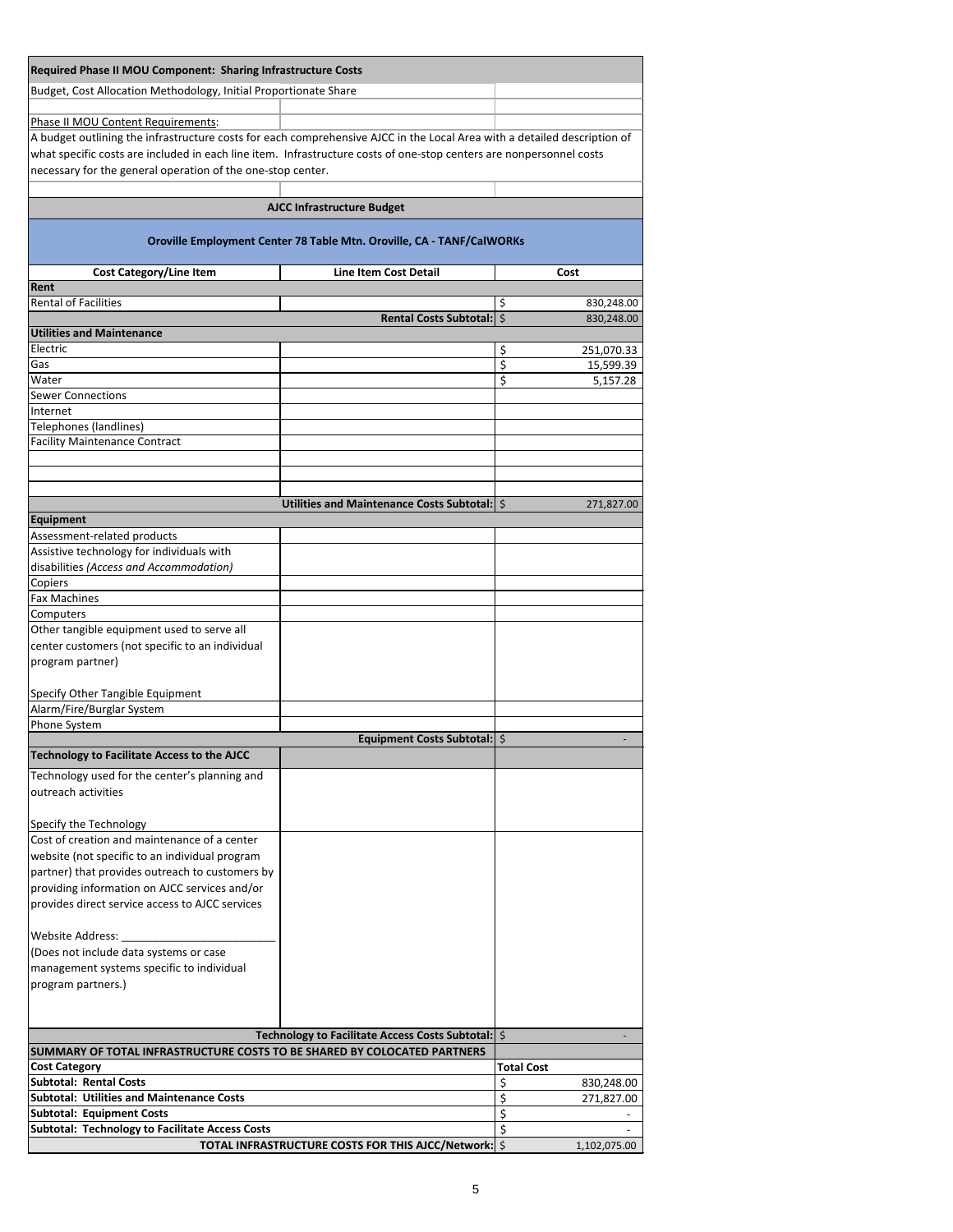| Required Phase II MOU Component: Sharing Infrastructure Costs                                                            |                                                                                   |                   |
|--------------------------------------------------------------------------------------------------------------------------|-----------------------------------------------------------------------------------|-------------------|
| Budget, Cost Allocation Methodology, Initial Proportionate Share                                                         |                                                                                   |                   |
|                                                                                                                          |                                                                                   |                   |
| Phase II MOU Content Requirements:                                                                                       |                                                                                   |                   |
| A budget outlining the infrastructure costs for each comprehensive AJCC in the Local Area with a detailed description of |                                                                                   |                   |
| what specific costs are included in each line item. Infrastructure costs of one-stop centers are non personnel costs     |                                                                                   |                   |
| necessary for the general operation of the one-stop center.                                                              |                                                                                   |                   |
|                                                                                                                          |                                                                                   |                   |
|                                                                                                                          |                                                                                   |                   |
|                                                                                                                          | <b>AJCC Infrastructure Budget</b>                                                 |                   |
| Chico Employment Center 500 Cohasset Rd., Ste. 30, Chico CA 95926 - Alliance for Workforce Development, Inc.             |                                                                                   |                   |
| <b>Cost Category/Line Item</b>                                                                                           | <b>Line Item Cost Detail</b>                                                      | Cost              |
| Rent                                                                                                                     |                                                                                   |                   |
| <b>Rental of Facilities</b>                                                                                              |                                                                                   | \$<br>84,000.00   |
|                                                                                                                          | Rental Costs Subtotal:   \$                                                       | 84,000.00         |
| <b>Utilities and Maintenance</b>                                                                                         |                                                                                   |                   |
| Electric                                                                                                                 | 12,000 \$                                                                         | 12,000.00         |
| Gas                                                                                                                      |                                                                                   |                   |
| Water<br><b>Sewer Connections</b>                                                                                        |                                                                                   |                   |
| Internet                                                                                                                 | 6,000                                                                             | 6,000             |
| Telephones (landlines)                                                                                                   | 5,500                                                                             | 5,500             |
| <b>Facility Maintenance Contract</b>                                                                                     | 10,000                                                                            | 10,000            |
| Janitorial/Supplies/Garbage/Pest Control                                                                                 | 2500 \$                                                                           | 2,500.00          |
| Insurance                                                                                                                | 4500 \$                                                                           | 4,500.00          |
| Alarm/Fire/Burglar Monitoring                                                                                            | 2500 \$                                                                           | 2,500.00          |
|                                                                                                                          | Utilities and Maintenance Costs Subtotal: S                                       | 43,000.00         |
| Equipment                                                                                                                |                                                                                   |                   |
| Assessment-related products                                                                                              |                                                                                   |                   |
| Assistive technology for individuals with                                                                                |                                                                                   | \$<br>500.00      |
| disabilities (Access and Accommodation)                                                                                  |                                                                                   |                   |
| Copiers                                                                                                                  | $5,500$ \$                                                                        | 5,500.00          |
| <b>Fax Machines</b>                                                                                                      |                                                                                   |                   |
| Computers                                                                                                                | 2800.00                                                                           | 2800.00           |
| Other tangible equipment used to serve all                                                                               | Printers, technical support, computer                                             | \$<br>29,925.00   |
| center customers (not specific to an individual                                                                          | maintenance and telephone system,<br>supplies, work stations, client headsets and |                   |
| program partner)                                                                                                         | paging system                                                                     |                   |
| Specify Other Tangible Equipment                                                                                         |                                                                                   |                   |
| Alarm/Fire/Burglar System                                                                                                |                                                                                   |                   |
| Phone System                                                                                                             |                                                                                   |                   |
|                                                                                                                          | Equipment Costs Subtotal:   \$                                                    | 38,725.00         |
| <b>Technology to Facilitate Access to the AJCC</b>                                                                       |                                                                                   |                   |
| Technology used for the center's planning and                                                                            |                                                                                   | \$<br>2,000.00    |
| outreach activities                                                                                                      |                                                                                   |                   |
|                                                                                                                          |                                                                                   |                   |
| Specify the Technology                                                                                                   |                                                                                   |                   |
| Cost of creation and maintenance of a center                                                                             |                                                                                   | \$<br>5,000.00    |
| website (not specific to an individual program                                                                           |                                                                                   |                   |
| partner) that provides outreach to customers by                                                                          |                                                                                   |                   |
| providing information on AJCC services and/or                                                                            |                                                                                   |                   |
| provides direct service access to AJCC services                                                                          |                                                                                   |                   |
|                                                                                                                          |                                                                                   |                   |
| Website Address:                                                                                                         |                                                                                   |                   |
| (Does not include data systems or case                                                                                   |                                                                                   |                   |
| management systems specific to individual                                                                                |                                                                                   |                   |
| program partners.)                                                                                                       |                                                                                   |                   |
|                                                                                                                          |                                                                                   |                   |
|                                                                                                                          |                                                                                   |                   |
|                                                                                                                          | Technology to Facilitate Access Costs Subtotal:   \$                              | 7,000.00          |
| SUMMARY OF TOTAL INFRASTRUCTURE COSTS TO BE SHARED BY COLOCATED PARTNERS                                                 |                                                                                   |                   |
| <b>Cost Category</b>                                                                                                     |                                                                                   | <b>Total Cost</b> |
| <b>Subtotal: Rental Costs</b>                                                                                            |                                                                                   | \$<br>84,000.00   |
| <b>Subtotal: Utilities and Maintenance Costs</b>                                                                         |                                                                                   | \$<br>43,000.00   |
| <b>Subtotal: Equipment Costs</b>                                                                                         |                                                                                   | \$<br>38,725.00   |
| <b>Subtotal: Technology to Facilitate Access Costs</b>                                                                   |                                                                                   | \$<br>7,000.00    |
|                                                                                                                          | TOTAL INFRASTRUCTURE COSTS FOR THIS AJCC/Network: \$                              | 172,725.00        |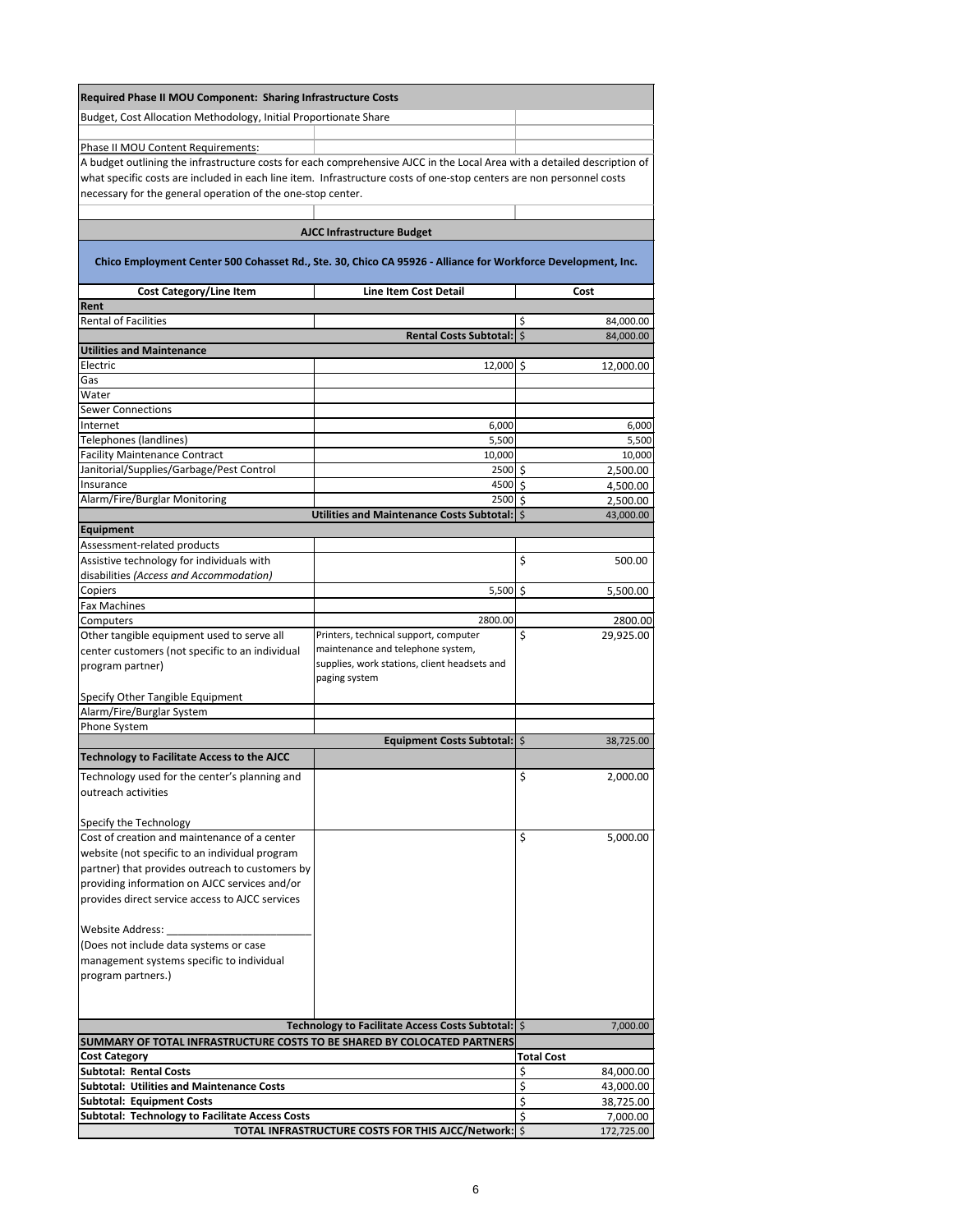| <b>Required Phase II MOU Component: Sharing Infrastructure Costs</b>                                                                                                               |                                                                                                  |                                   |
|------------------------------------------------------------------------------------------------------------------------------------------------------------------------------------|--------------------------------------------------------------------------------------------------|-----------------------------------|
| Budget, Cost Allocation Methodology, Initial Proportionate Share                                                                                                                   |                                                                                                  |                                   |
|                                                                                                                                                                                    |                                                                                                  |                                   |
| Phase II MOU Content Requirements:                                                                                                                                                 |                                                                                                  |                                   |
| A budget outlining the infrastructure costs for each comprehensive AJCC in the Local Area with a detailed description of                                                           |                                                                                                  |                                   |
| what specific costs are included in each line item. Infrastructure costs of one-stop centers are nonpersonnel costs<br>necessary for the general operation of the one-stop center. |                                                                                                  |                                   |
|                                                                                                                                                                                    |                                                                                                  |                                   |
|                                                                                                                                                                                    | <b>AJCC Infrastructure Budget</b>                                                                |                                   |
|                                                                                                                                                                                    | Oroville Employment Center 78 Table Mtn. Oroville, CA - Alliance for Workforce Development, Inc. |                                   |
| <b>Cost Category/Line Item</b>                                                                                                                                                     | <b>Line Item Cost Detail</b>                                                                     | Cost                              |
| Rent                                                                                                                                                                               |                                                                                                  |                                   |
| <b>Rental of Facilities</b>                                                                                                                                                        | Rental Costs Subtotal:   \$                                                                      | \$<br>16,928.00<br>16,928.00      |
| <b>Utilities and Maintenance</b>                                                                                                                                                   |                                                                                                  |                                   |
| Electric                                                                                                                                                                           |                                                                                                  |                                   |
| Gas                                                                                                                                                                                |                                                                                                  |                                   |
| Water<br><b>Sewer Connections</b>                                                                                                                                                  |                                                                                                  |                                   |
| Internet                                                                                                                                                                           |                                                                                                  |                                   |
| Telephones (landlines)                                                                                                                                                             |                                                                                                  |                                   |
| <b>Facility Maintenance Contract</b>                                                                                                                                               |                                                                                                  |                                   |
| Janitorial/Supplies/Garbage/Pest Control                                                                                                                                           |                                                                                                  |                                   |
| Insurance<br>Alarm/Fire/Burglar Monitoring                                                                                                                                         |                                                                                                  | \$<br>2,500.00                    |
|                                                                                                                                                                                    | Utilities and Maintenance Costs Subtotal:   \$                                                   | 2,500.00                          |
| Equipment                                                                                                                                                                          |                                                                                                  |                                   |
| Assessment-related products                                                                                                                                                        |                                                                                                  |                                   |
| Assistive technology for individuals with                                                                                                                                          |                                                                                                  | \$<br>500.00                      |
| disabilities (Access and Accommodation)<br>Copiers                                                                                                                                 |                                                                                                  | \$<br>4,500.00                    |
| <b>Fax Machines</b>                                                                                                                                                                |                                                                                                  |                                   |
| Computers                                                                                                                                                                          |                                                                                                  | \$<br>800.00                      |
| Other tangible equipment used to serve all                                                                                                                                         |                                                                                                  | \$<br>29,925.00                   |
| center customers (not specific to an individual<br>program partner)                                                                                                                |                                                                                                  |                                   |
|                                                                                                                                                                                    |                                                                                                  |                                   |
| Specify Other Tangible Equipment                                                                                                                                                   |                                                                                                  |                                   |
| Alarm/Fire/Burglar System                                                                                                                                                          |                                                                                                  |                                   |
| Phone System                                                                                                                                                                       | Equipment Costs Subtotal:   \$                                                                   | 35,725.00                         |
| <b>Technology to Facilitate Access to the AJCC</b>                                                                                                                                 |                                                                                                  |                                   |
| Technology used for the center's planning and                                                                                                                                      |                                                                                                  | \$<br>2,500.00                    |
| outreach activities                                                                                                                                                                |                                                                                                  |                                   |
|                                                                                                                                                                                    |                                                                                                  |                                   |
| Specify the Technology<br>Cost of creation and maintenance of a center                                                                                                             |                                                                                                  | \$                                |
| website (not specific to an individual program                                                                                                                                     |                                                                                                  | 5,000.00                          |
| partner) that provides outreach to customers by                                                                                                                                    |                                                                                                  |                                   |
| providing information on AJCC services and/or                                                                                                                                      |                                                                                                  |                                   |
| provides direct service access to AJCC services                                                                                                                                    |                                                                                                  |                                   |
| <b>Website Address:</b>                                                                                                                                                            |                                                                                                  |                                   |
| (Does not include data systems or case                                                                                                                                             |                                                                                                  |                                   |
| management systems specific to individual                                                                                                                                          |                                                                                                  |                                   |
| program partners.)                                                                                                                                                                 |                                                                                                  |                                   |
|                                                                                                                                                                                    |                                                                                                  |                                   |
|                                                                                                                                                                                    |                                                                                                  |                                   |
| SUMMARY OF TOTAL INFRASTRUCTURE COSTS TO BE SHARED BY COLOCATED PARTNERS                                                                                                           | Technology to Facilitate Access Costs Subtotal:   \$                                             | 7,500.00                          |
| <b>Cost Category</b>                                                                                                                                                               |                                                                                                  | <b>Total Cost</b>                 |
| <b>Subtotal: Rental Costs</b>                                                                                                                                                      |                                                                                                  | \$<br>16,928.00                   |
| <b>Subtotal: Utilities and Maintenance Costs</b>                                                                                                                                   |                                                                                                  | \$<br>2,500.00                    |
| <b>Subtotal: Equipment Costs</b><br><b>Subtotal: Technology to Facilitate Access Costs</b>                                                                                         |                                                                                                  | \$<br>35,725.00<br>\$<br>7,500.00 |
|                                                                                                                                                                                    | TOTAL INFRASTRUCTURE COSTS FOR THIS AJCC/Network: \$                                             | 62,653.00                         |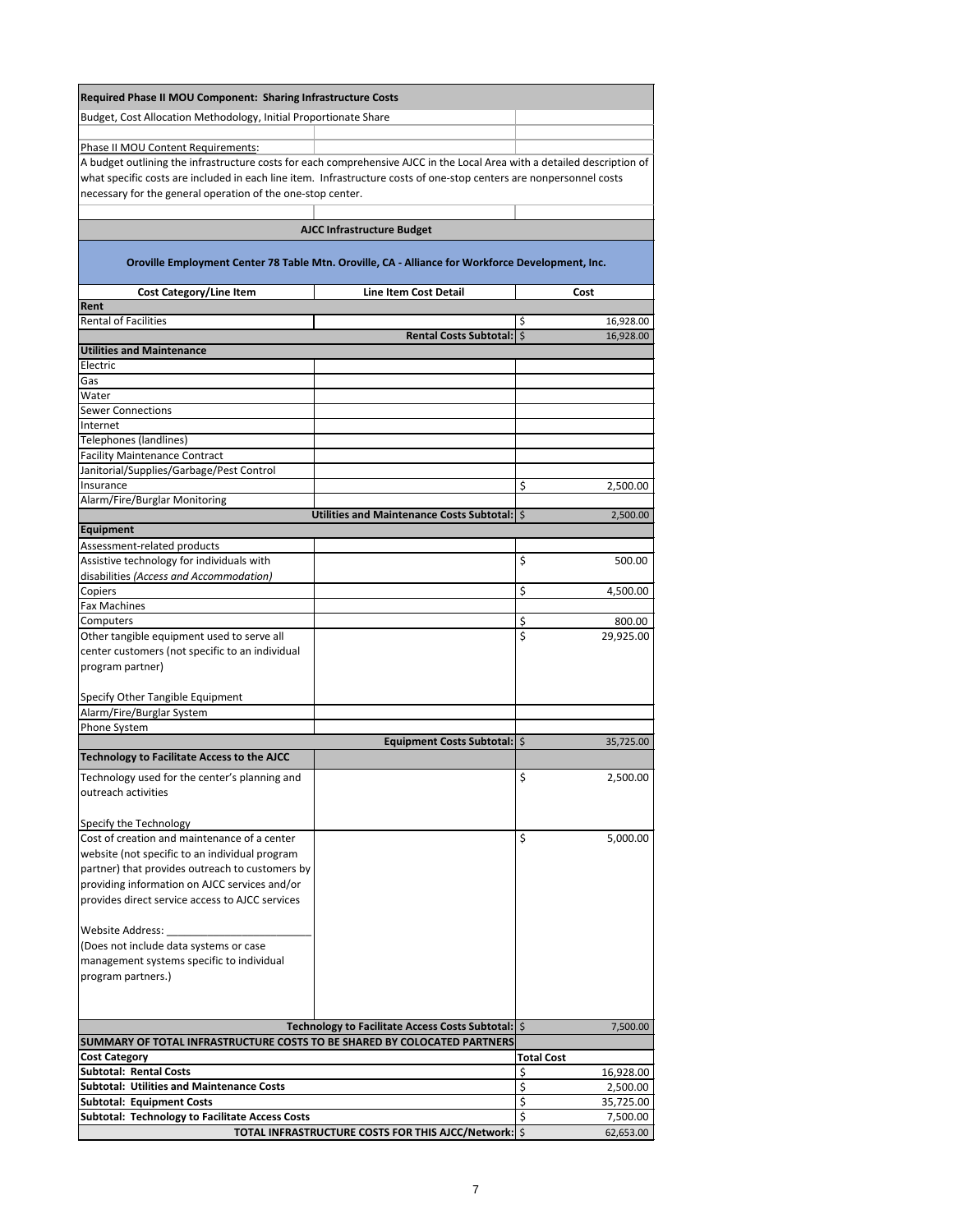| <b>Required Phase II MOU Component: Sharing Infrastructure Costs</b>                                                                                                                                                                            |                                                                                             |                                  |
|-------------------------------------------------------------------------------------------------------------------------------------------------------------------------------------------------------------------------------------------------|---------------------------------------------------------------------------------------------|----------------------------------|
| Budget, Cost Allocation Methodology, Initial Proportionate Share                                                                                                                                                                                |                                                                                             |                                  |
|                                                                                                                                                                                                                                                 |                                                                                             |                                  |
| <b>Phase II MOU Content Requirements:</b>                                                                                                                                                                                                       |                                                                                             |                                  |
| A budget outlining the infrastructure costs for each comprehensive AJCC in the Local Area with a detailed description of<br>what specific costs are included in each line item. Infrastructure costs of one-stop centers are nonpersonnel costs |                                                                                             |                                  |
| necessary for the general operation of the one-stop center.                                                                                                                                                                                     |                                                                                             |                                  |
|                                                                                                                                                                                                                                                 |                                                                                             |                                  |
|                                                                                                                                                                                                                                                 | <b>AJCC Infrastructure Budget</b>                                                           |                                  |
|                                                                                                                                                                                                                                                 |                                                                                             |                                  |
|                                                                                                                                                                                                                                                 | SMART Workforce Center 875 5th Street, Crescent City, CA 95531 - STEP                       |                                  |
| <b>Cost Category/Line Item</b>                                                                                                                                                                                                                  | <b>Line Item Cost Detail</b>                                                                | Cost                             |
| Rent                                                                                                                                                                                                                                            |                                                                                             |                                  |
| <b>Rental of Facilities</b>                                                                                                                                                                                                                     | Space Approx. 3,100 square feet                                                             | \$<br>21,322.08                  |
| <b>Utilities and Maintenance</b>                                                                                                                                                                                                                | <b>Rental Costs Subtotal:</b>                                                               | $\mathsf{\dot{S}}$<br>21,322.08  |
| Electric                                                                                                                                                                                                                                        | <b>Electricity Costs</b>                                                                    | \$<br>3,600.00                   |
| Gas                                                                                                                                                                                                                                             | N/A                                                                                         | \$                               |
| Water                                                                                                                                                                                                                                           | <b>Water Costs</b>                                                                          | \$<br>1,200.00                   |
| <b>Sewer Connections</b>                                                                                                                                                                                                                        | <b>Sewer Costs</b>                                                                          | \$<br>315.00                     |
| Internet                                                                                                                                                                                                                                        | <b>Internet Connectivity Costs</b>                                                          | \$<br>856.00                     |
| Telephones (landlines)                                                                                                                                                                                                                          | <b>Telephone Costs</b>                                                                      | \$<br>4,017.00                   |
| <b>Facility Maintenance Contract</b>                                                                                                                                                                                                            |                                                                                             | \$                               |
| Janitorial/Supplies/Garbage/Pest Control<br>Insurance                                                                                                                                                                                           | Maintenance/Janitorial Costs                                                                | \$<br>4,633.00<br>\$             |
| Alarm/Fire/Burglar Monitoring                                                                                                                                                                                                                   |                                                                                             | \$<br>378.00                     |
|                                                                                                                                                                                                                                                 | Utilities and Maintenance Costs Subtotal:   \$                                              | 14,999.00                        |
| <b>Equipment</b>                                                                                                                                                                                                                                |                                                                                             |                                  |
| Assessment-related products                                                                                                                                                                                                                     | Assessment materials for clients                                                            | \$<br>418.00                     |
| Assistive technology for individuals with                                                                                                                                                                                                       | Equipment is available to clients with                                                      | \$                               |
| disabilities (Access and Accommodation)                                                                                                                                                                                                         | disabilities, phones are compatible                                                         |                                  |
| Copiers<br><b>Fax Machines</b>                                                                                                                                                                                                                  | Copier costs<br><b>Fax Machine Costs</b>                                                    | \$<br>1,393.00<br>\$<br>130.00   |
| Computers, Monitors, Sonic Wall & Sound Bar,                                                                                                                                                                                                    | <b>Initial Technology Purchases</b>                                                         | \$<br>25,630.00                  |
| and Server                                                                                                                                                                                                                                      |                                                                                             |                                  |
| Other tangible equipment used to serve all                                                                                                                                                                                                      | Printers, technical support, computer                                                       | $\zeta$<br>20,400.00             |
| center customers (not specific to an individual                                                                                                                                                                                                 | maintenance and telephone system, supplies,                                                 |                                  |
| program partner)                                                                                                                                                                                                                                | work stations, client headsets and paging                                                   |                                  |
|                                                                                                                                                                                                                                                 | system                                                                                      |                                  |
| Specify Other Tangible Equipment                                                                                                                                                                                                                |                                                                                             |                                  |
| Alarm/Fire/Burglar System<br>Phone System                                                                                                                                                                                                       | Telephone system costs                                                                      | \$<br>1,865.00<br>\$<br>4,399.00 |
|                                                                                                                                                                                                                                                 | <b>Equipment Costs Subtotal:</b>                                                            | $\zeta$<br>54,235.00             |
| <b>Technology to Facilitate Access to the AJCC</b>                                                                                                                                                                                              |                                                                                             |                                  |
| Technology used for the center's planning and                                                                                                                                                                                                   | Virtual Premier - Virtual Job Fair Hosting                                                  | \$<br>1,200.00                   |
| outreach activities                                                                                                                                                                                                                             | Platform                                                                                    |                                  |
|                                                                                                                                                                                                                                                 |                                                                                             |                                  |
| Specify the Technology                                                                                                                                                                                                                          |                                                                                             |                                  |
| Cost of creation and maintenance of a center                                                                                                                                                                                                    | SMART website hosted through One Each                                                       | \$<br>260.00                     |
| website (not specific to an individual program                                                                                                                                                                                                  | Technologies - includes program information,<br>electronic partner referral portal, digital |                                  |
| partner) that provides outreach to customers by                                                                                                                                                                                                 | workshop sign-ups and more                                                                  |                                  |
| providing information on AJCC services and/or<br>provides direct service access to AJCC services                                                                                                                                                | www.thesmartcenter.biz                                                                      |                                  |
|                                                                                                                                                                                                                                                 |                                                                                             |                                  |
| Website Address:www.dnworkforcecenter.org                                                                                                                                                                                                       |                                                                                             |                                  |
| (Does not include data systems or case                                                                                                                                                                                                          |                                                                                             |                                  |
| management systems specific to individual                                                                                                                                                                                                       |                                                                                             |                                  |
| program partners.)                                                                                                                                                                                                                              |                                                                                             |                                  |
|                                                                                                                                                                                                                                                 |                                                                                             |                                  |
|                                                                                                                                                                                                                                                 |                                                                                             |                                  |
|                                                                                                                                                                                                                                                 | Technology to Facilitate Access Costs Subtotal:   \$                                        | 1,460.00                         |
| SUMMARY OF TOTAL INFRASTRUCTURE COSTS TO BE SHARED BY COLOCATED PARTNERS                                                                                                                                                                        |                                                                                             | <b>Total Cost</b>                |
| <b>Cost Category</b><br><b>Subtotal: Rental Costs</b>                                                                                                                                                                                           |                                                                                             | \$<br>21,322.08                  |
| <b>Subtotal: Utilities and Maintenance Costs</b>                                                                                                                                                                                                |                                                                                             | \$<br>14,999.00                  |
| <b>Subtotal: Equipment Costs</b>                                                                                                                                                                                                                |                                                                                             | 54,235.00                        |
| <b>Subtotal: Technology to Facilitate Access Costs</b>                                                                                                                                                                                          |                                                                                             | \$<br>1,460.00                   |
|                                                                                                                                                                                                                                                 | TOTAL INFRASTRUCTURE COSTS FOR THIS AJCC/Network:   \$                                      | 92,016.08                        |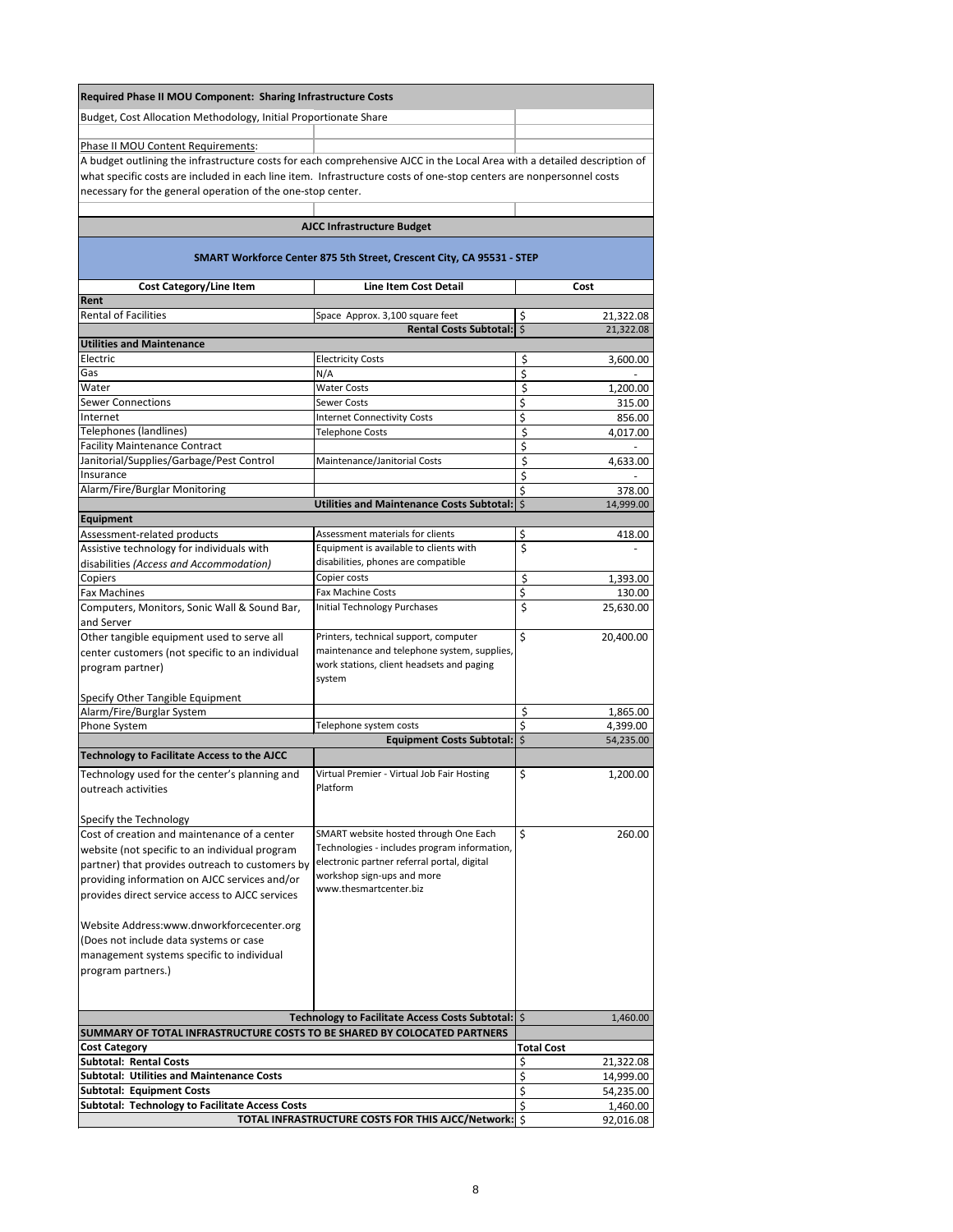| <b>Required Phase II MOU Component: Sharing Infrastructure Costs</b>                                                     |                                                                                               |                |
|--------------------------------------------------------------------------------------------------------------------------|-----------------------------------------------------------------------------------------------|----------------|
| Budget, Cost Allocation Methodology, Initial Proportionate Share                                                         |                                                                                               |                |
|                                                                                                                          |                                                                                               |                |
| Phase II MOU Content Requirements:                                                                                       |                                                                                               |                |
| A budget outlining the infrastructure costs for each comprehensive AJCC in the Local Area with a detailed description of |                                                                                               |                |
| what specific costs are included in each line item. Infrastructure costs of one-stop centers are nonpersonnel costs      |                                                                                               |                |
| necessary for the general operation of the one-stop center.                                                              |                                                                                               |                |
|                                                                                                                          |                                                                                               |                |
|                                                                                                                          | <b>AJCC Infrastructure Budget</b>                                                             |                |
|                                                                                                                          | SMART Workforce Center 875 5th Street, Crescent City, CA 95531 - Department of Rehabilitation |                |
| <b>Cost Category/Line Item</b>                                                                                           | <b>Line Item Cost Detail</b>                                                                  | Cost           |
| Rent                                                                                                                     |                                                                                               |                |
| <b>Rental of Facilities</b>                                                                                              | Space Approx. 3,100 square feet                                                               | \$<br>5,020.80 |
|                                                                                                                          | Rental Costs Subtotal:   \$                                                                   | 5,020.80       |
| <b>Utilities and Maintenance</b>                                                                                         |                                                                                               |                |
| Electric                                                                                                                 | <b>Electricity Costs</b>                                                                      |                |
| Gas                                                                                                                      | N/A                                                                                           |                |
| Water                                                                                                                    | <b>Water Costs</b>                                                                            |                |
| <b>Sewer Connections</b>                                                                                                 | <b>Sewer Costs</b>                                                                            |                |
| Internet                                                                                                                 | <b>Internet Connectivity Costs</b>                                                            |                |
| <b>Telephones (landlines)</b>                                                                                            | Telephone Costs                                                                               |                |
| <b>Facility Maintenance Contract</b>                                                                                     | Maintenance/Janitorial Costs                                                                  |                |
| Janitorial/Supplies/Garbage/Pest Control                                                                                 |                                                                                               |                |
| Insurance                                                                                                                |                                                                                               |                |
| Alarm/Fire/Burglar Monitoring                                                                                            |                                                                                               |                |
|                                                                                                                          | Utilities and Maintenance Costs Subtotal:   \$                                                |                |
| <b>Equipment</b>                                                                                                         |                                                                                               |                |
| Assessment-related products                                                                                              | Assessment materials for clients                                                              |                |
| Assistive technology for individuals with                                                                                | Equipment is available to clients with                                                        |                |
| disabilities (Access and Accommodation)                                                                                  | disabilities, phones are compatible                                                           |                |
| Copiers                                                                                                                  | Copier costs                                                                                  |                |
| <b>Fax Machines</b>                                                                                                      | <b>Fax Machine Costs</b>                                                                      |                |
| Computers, Monitors, Sonic Wall & Sound Bar,                                                                             | <b>Initial Technology Purchases</b>                                                           |                |
| and Server                                                                                                               |                                                                                               |                |
| Other tangible equipment used to serve all                                                                               | Printers, technical support, computer                                                         |                |
| center customers (not specific to an individual                                                                          | maintenance and telephone system, supplies,<br>work stations, client headsets and paging      |                |
| program partner)                                                                                                         | system                                                                                        |                |
| Specify Other Tangible Equipment                                                                                         |                                                                                               |                |
| Alarm/Fire/Burglar System                                                                                                |                                                                                               |                |
| Phone System                                                                                                             |                                                                                               |                |
|                                                                                                                          | <b>Equipment Costs Subtotal:</b> \$                                                           |                |
| <b>Technology to Facilitate Access to the AJCC</b>                                                                       |                                                                                               |                |
| Technology used for the center's planning and                                                                            |                                                                                               |                |
| outreach activities                                                                                                      |                                                                                               |                |
| Specify the Technology                                                                                                   |                                                                                               |                |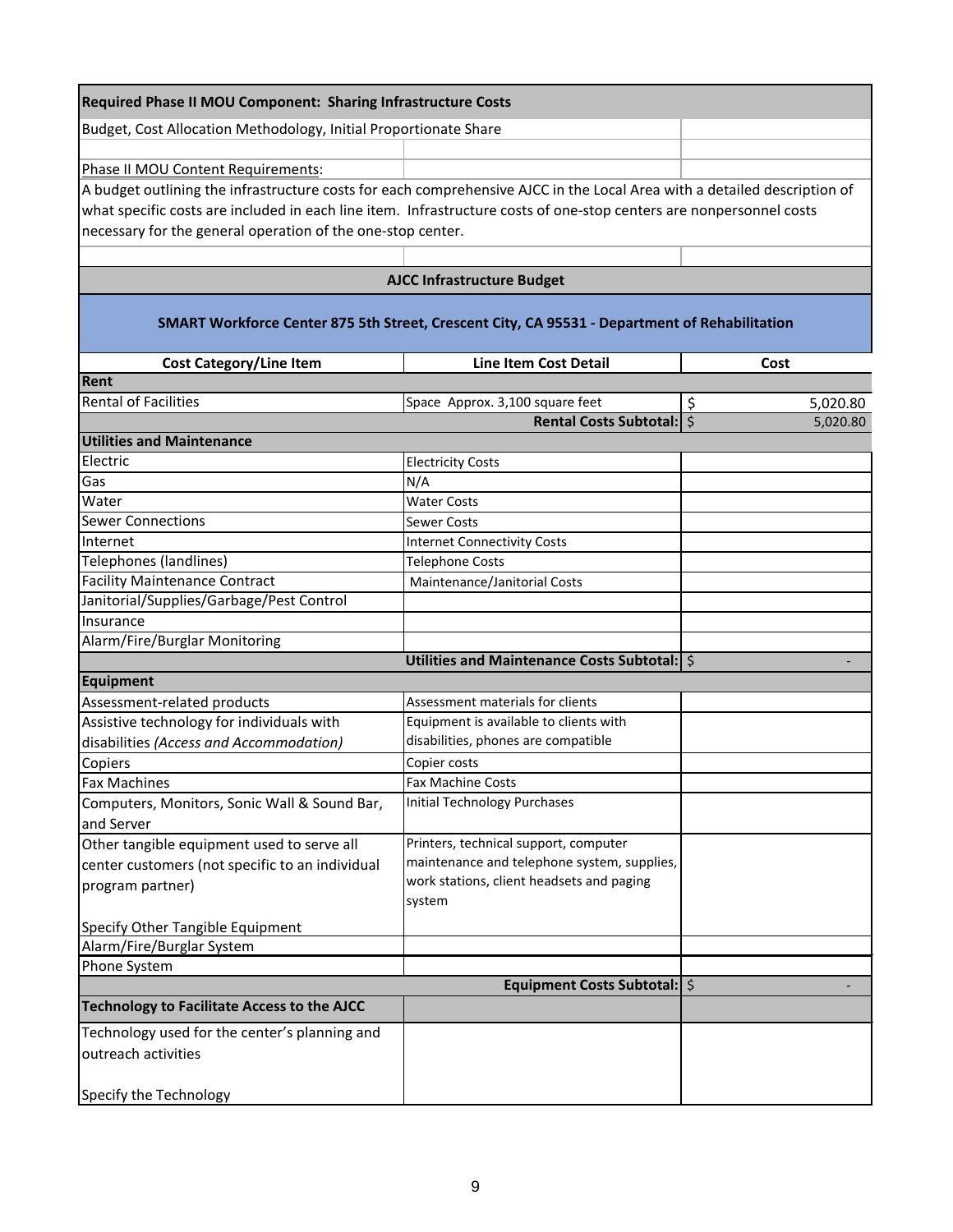| Cost of creation and maintenance of a center<br>website (not specific to an individual program<br>partner) that provides outreach to customers by<br>providing information on AJCC services and/or<br>provides direct service access to AJCC services<br>Website Address:www.dnworkforcecenter.org<br>(Does not include data systems or case<br>management systems specific to individual<br>program partners.) |                                                      |                   |          |
|-----------------------------------------------------------------------------------------------------------------------------------------------------------------------------------------------------------------------------------------------------------------------------------------------------------------------------------------------------------------------------------------------------------------|------------------------------------------------------|-------------------|----------|
|                                                                                                                                                                                                                                                                                                                                                                                                                 | Technology to Facilitate Access Costs Subtotal:   \$ |                   |          |
| ISUMMARY OF TOTAL INFRASTRUCTURE COSTS TO BE SHARED BY COLOCATED PARTNERS                                                                                                                                                                                                                                                                                                                                       |                                                      |                   |          |
| <b>Cost Category</b>                                                                                                                                                                                                                                                                                                                                                                                            |                                                      | <b>Total Cost</b> |          |
| <b>Subtotal: Rental Costs</b>                                                                                                                                                                                                                                                                                                                                                                                   |                                                      |                   | 5,020.80 |
| <b>Subtotal: Utilities and Maintenance Costs</b>                                                                                                                                                                                                                                                                                                                                                                |                                                      |                   |          |
| <b>Subtotal: Equipment Costs</b>                                                                                                                                                                                                                                                                                                                                                                                |                                                      |                   |          |
| <b>Subtotal: Technology to Facilitate Access Costs</b>                                                                                                                                                                                                                                                                                                                                                          |                                                      |                   |          |
|                                                                                                                                                                                                                                                                                                                                                                                                                 | TOTAL INFRASTRUCTURE COSTS FOR THIS AJCC/Network: \$ |                   | 5,020.80 |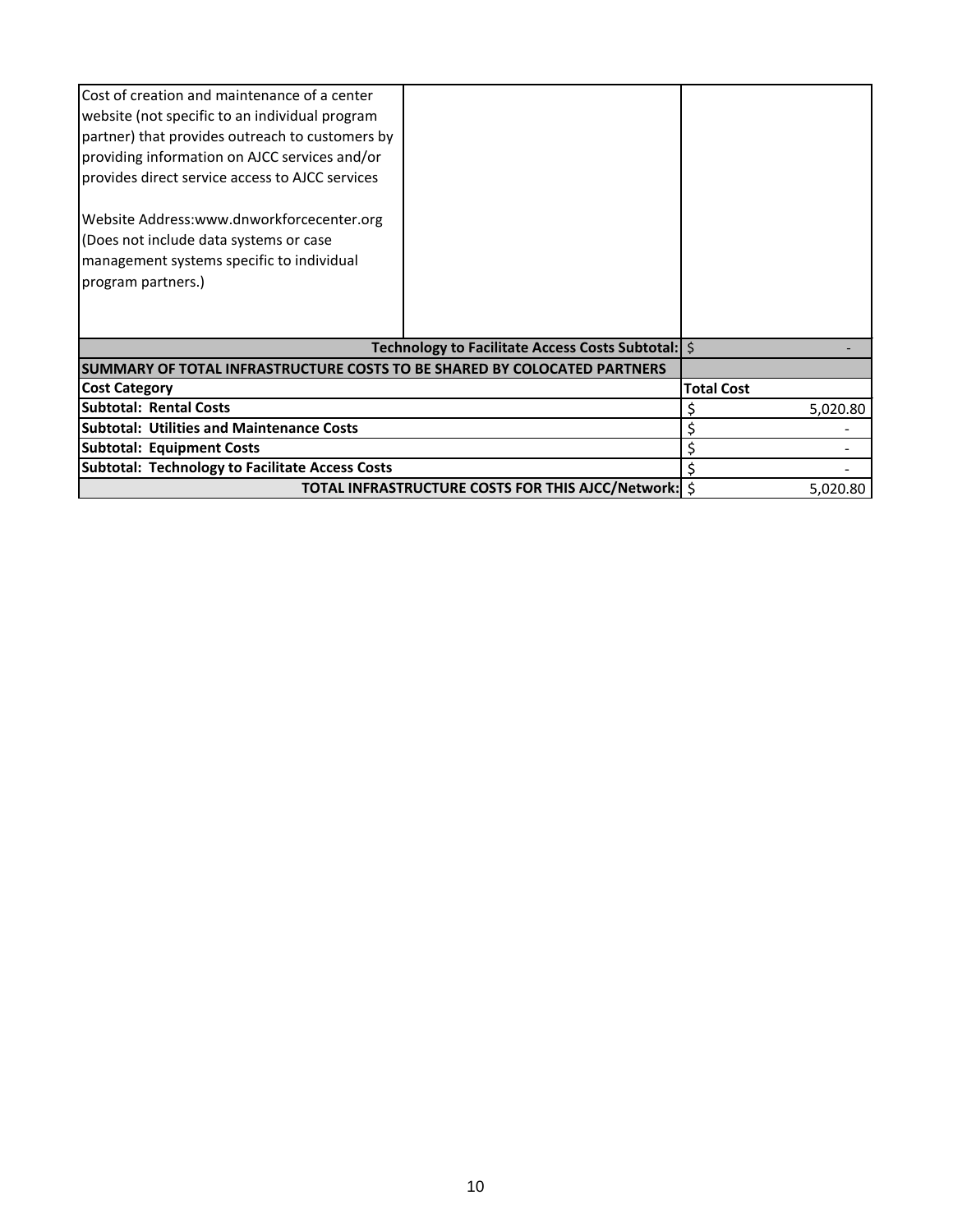| <b>Required Phase II MOU Component: Sharing Infrastructure Costs</b>                                                             |                                                      |                              |
|----------------------------------------------------------------------------------------------------------------------------------|------------------------------------------------------|------------------------------|
| Budget, Cost Allocation Methodology, Initial Proportionate Share                                                                 |                                                      |                              |
| Phase II MOU Content Requirements:                                                                                               |                                                      |                              |
| A budget outlining the infrastructure costs for each comprehensive AJCC in the Local Area with a detailed description of what    |                                                      |                              |
| specific costs are included in each line item. Infrastructure costs of one-stop centers are nonpersonnel costs necessary for the |                                                      |                              |
| general operation of the one-stop center.                                                                                        |                                                      |                              |
|                                                                                                                                  |                                                      |                              |
|                                                                                                                                  | <b>AJCC Infrastructure Budget</b>                    |                              |
| Business and Career Network - 1616 Chestnut Street Susanville, CA 96130 - Alliance for Workforce Development, Inc.               |                                                      |                              |
| <b>Cost Category/Line Item</b>                                                                                                   | <b>Line Item Cost Detail</b>                         | Cost                         |
| Rent                                                                                                                             |                                                      |                              |
| <b>Rental of Facilities</b>                                                                                                      | Rental Costs Subtotal:   \$                          | \$<br>59,162.56<br>59,162.56 |
| <b>Utilities and Maintenance</b>                                                                                                 |                                                      |                              |
| Electric                                                                                                                         |                                                      |                              |
| Gas                                                                                                                              |                                                      |                              |
| Water                                                                                                                            |                                                      |                              |
| <b>Sewer Connections</b><br>Internet                                                                                             |                                                      |                              |
| Telephones (landlines)                                                                                                           |                                                      |                              |
| <b>Facility Maintenance Contract</b>                                                                                             |                                                      |                              |
| Janitorial/Supplies/Garbage/Pest Control                                                                                         |                                                      |                              |
| Insurance                                                                                                                        |                                                      |                              |
| Alarm/Fire/Burglar Monitoring                                                                                                    |                                                      |                              |
| Equipment                                                                                                                        | Utilities and Maintenance Costs Subtotal:   \$       |                              |
| Assessment-related products                                                                                                      |                                                      |                              |
| Assistive technology for individuals with                                                                                        |                                                      | \$<br>500.00                 |
| disabilities (Access and Accommodation)                                                                                          |                                                      |                              |
| Copiers                                                                                                                          |                                                      | \$<br>4,500.00               |
| <b>Fax Machines</b>                                                                                                              |                                                      |                              |
| Computers<br>Other tangible equipment used to serve all                                                                          |                                                      |                              |
| center customers (not specific to an individual                                                                                  |                                                      |                              |
| program partner)                                                                                                                 |                                                      |                              |
|                                                                                                                                  |                                                      |                              |
| Specify Other Tangible Equipment                                                                                                 |                                                      |                              |
| Alarm/Fire/Burglar System                                                                                                        |                                                      |                              |
| Phone System                                                                                                                     | Equipment Costs Subtotal:   \$                       | 5,000.00                     |
| <b>Technology to Facilitate Access to the AJCC</b>                                                                               |                                                      |                              |
| Technology used for the center's planning and                                                                                    |                                                      | \$<br>2,500.00               |
| outreach activities                                                                                                              |                                                      |                              |
|                                                                                                                                  |                                                      |                              |
| Specify the Technology                                                                                                           |                                                      |                              |
| Cost of creation and maintenance of a center                                                                                     |                                                      | \$<br>5,000.00               |
| website (not specific to an individual program<br>partner) that provides outreach to customers by                                |                                                      |                              |
| providing information on AJCC services and/or                                                                                    |                                                      |                              |
| provides direct service access to AJCC services                                                                                  |                                                      |                              |
|                                                                                                                                  |                                                      |                              |
| Website Address: www.afwd.org                                                                                                    |                                                      |                              |
| (Does not include data systems or case                                                                                           |                                                      |                              |
| management systems specific to individual<br>program partners.)                                                                  |                                                      |                              |
|                                                                                                                                  |                                                      |                              |
|                                                                                                                                  |                                                      |                              |
|                                                                                                                                  | Technology to Facilitate Access Costs Subtotal:   \$ | 7,500.00                     |
| SUMMARY OF TOTAL INFRASTRUCTURE COSTS TO BE SHARED BY COLOCATED PARTNERS                                                         |                                                      |                              |
| <b>Cost Category</b>                                                                                                             |                                                      | <b>Total Cost</b>            |
| <b>Subtotal: Rental Costs</b><br><b>Subtotal: Utilities and Maintenance Costs</b>                                                |                                                      | \$<br>59,162.56              |
| <b>Subtotal: Equipment Costs</b>                                                                                                 |                                                      | \$<br>\$<br>5,000.00         |
| Subtotal: Technology to Facilitate Access Costs                                                                                  |                                                      | \$<br>7,500.00               |
|                                                                                                                                  | TOTAL INFRASTRUCTURE COSTS FOR THIS AJCC/Network: \$ | 71,662.56                    |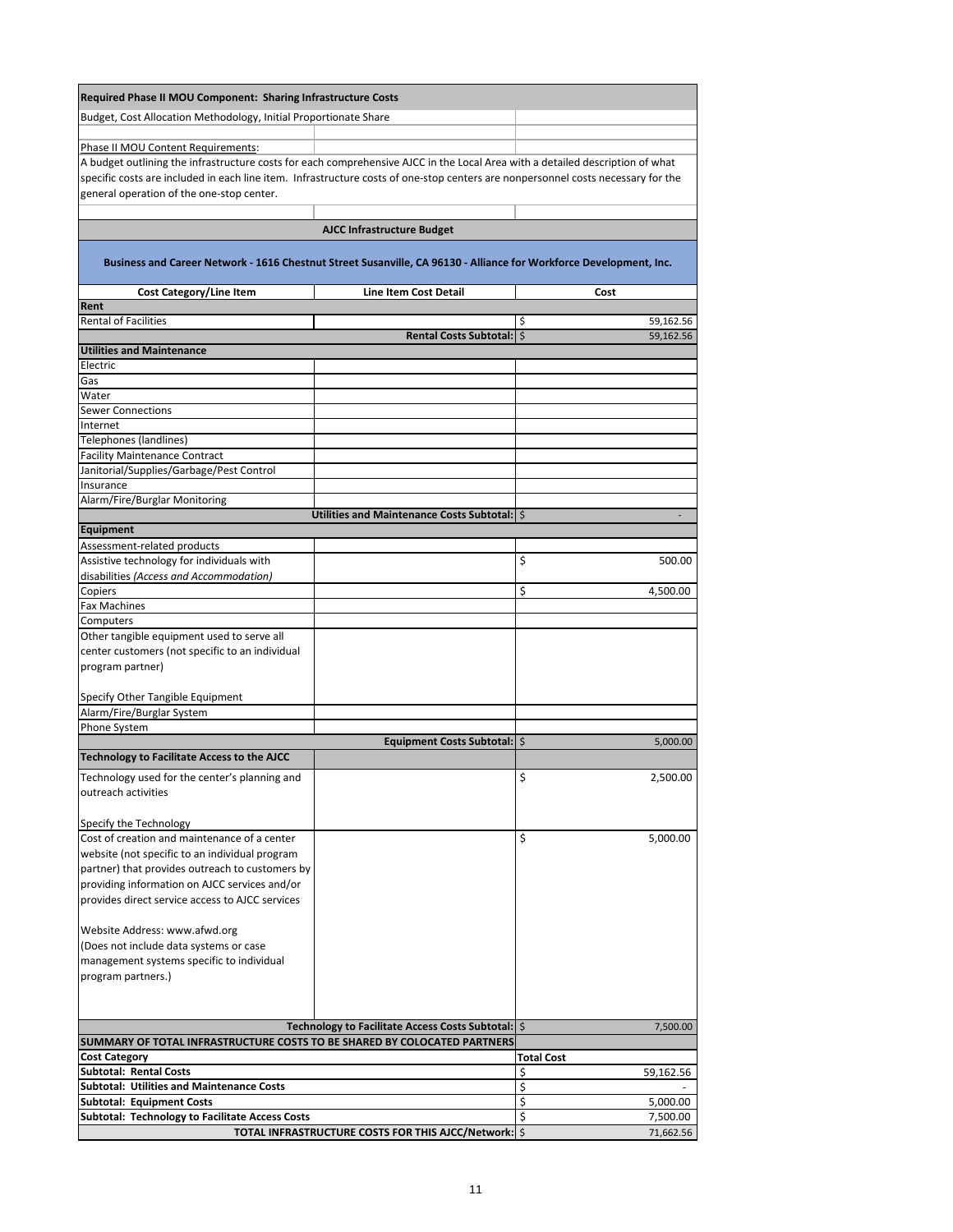| <b>Required Phase II MOU Component: Sharing Infrastructure Costs</b>                                                     |                                                                                       |                            |
|--------------------------------------------------------------------------------------------------------------------------|---------------------------------------------------------------------------------------|----------------------------|
| Budget, Cost Allocation Methodology, Initial Proportionate Share                                                         |                                                                                       |                            |
|                                                                                                                          |                                                                                       |                            |
| Phase II MOU Content Requirements:                                                                                       |                                                                                       |                            |
| A budget outlining the infrastructure costs for each comprehensive AJCC in the Local Area with a detailed description of |                                                                                       |                            |
| what specific costs are included in each line item. Infrastructure costs of one-stop centers are nonpersonnel costs      |                                                                                       |                            |
| necessary for the general operation of the one-stop center.                                                              |                                                                                       |                            |
|                                                                                                                          |                                                                                       |                            |
|                                                                                                                          | <b>AJCC Infrastructure Budget</b>                                                     |                            |
|                                                                                                                          | Business and Career Network 1616 Chestnut Street Susanville, CA 96130 - TANF/CalWORKs |                            |
| <b>Cost Category/Line Item</b>                                                                                           | <b>Line Item Cost Detail</b>                                                          | Cost                       |
| Rent                                                                                                                     |                                                                                       |                            |
| <b>Rental of Facilities</b>                                                                                              |                                                                                       | \$<br>102,837.44           |
|                                                                                                                          | Rental Costs Subtotal:   \$                                                           | 102,837.44                 |
| <b>Utilities and Maintenance</b>                                                                                         |                                                                                       |                            |
| Electric                                                                                                                 |                                                                                       | \$<br>8,816.00             |
| Gas                                                                                                                      |                                                                                       | \$<br>2,810.00             |
| Water                                                                                                                    |                                                                                       |                            |
| <b>Sewer Connections</b><br>Internet                                                                                     |                                                                                       | \$<br>214.00               |
| Telephones (landlines)                                                                                                   |                                                                                       | \$<br>600.00               |
| <b>Facility Maintenance Contract</b>                                                                                     |                                                                                       | \$<br>5,400.00<br>\$       |
| Janitorial/Supplies/Garbage/Pest Control                                                                                 |                                                                                       | 13,850.00<br>\$            |
| Insurance                                                                                                                |                                                                                       | 8,433.00<br>\$             |
| Alarm/Fire/Burglar Monitoring                                                                                            |                                                                                       | 1,375.00<br>\$<br>3,685.00 |
|                                                                                                                          | Utilities and Maintenance Costs Subtotal:                                             | \$<br>45,183.00            |
| Equipment                                                                                                                |                                                                                       |                            |
| Assessment-related products                                                                                              |                                                                                       |                            |
| Assistive technology for individuals with                                                                                |                                                                                       |                            |
| disabilities (Access and Accommodation)                                                                                  |                                                                                       |                            |
| Copiers                                                                                                                  |                                                                                       | \$<br>7,152.00             |
| <b>Fax Machines</b>                                                                                                      |                                                                                       | \$<br>300.00               |
| Computers                                                                                                                |                                                                                       | \$<br>2,500.00             |
| Other tangible equipment used to serve all                                                                               |                                                                                       | \$                         |
| center customers (not specific to an individual                                                                          |                                                                                       |                            |
| program partner)                                                                                                         |                                                                                       |                            |
|                                                                                                                          |                                                                                       |                            |
| Specify Other Tangible Equipment                                                                                         |                                                                                       |                            |
| Alarm/Fire/Burglar System                                                                                                |                                                                                       | \$                         |
| Phone System                                                                                                             |                                                                                       | \$                         |
|                                                                                                                          | <b>Equipment Costs Subtotal:</b>   \$                                                 | 9,952.00                   |
| <b>Technology to Facilitate Access to the AJCC</b>                                                                       |                                                                                       |                            |
| Technology used for the center's planning and                                                                            |                                                                                       |                            |
| outreach activities                                                                                                      |                                                                                       |                            |
|                                                                                                                          |                                                                                       |                            |
| Specify the Technology                                                                                                   |                                                                                       |                            |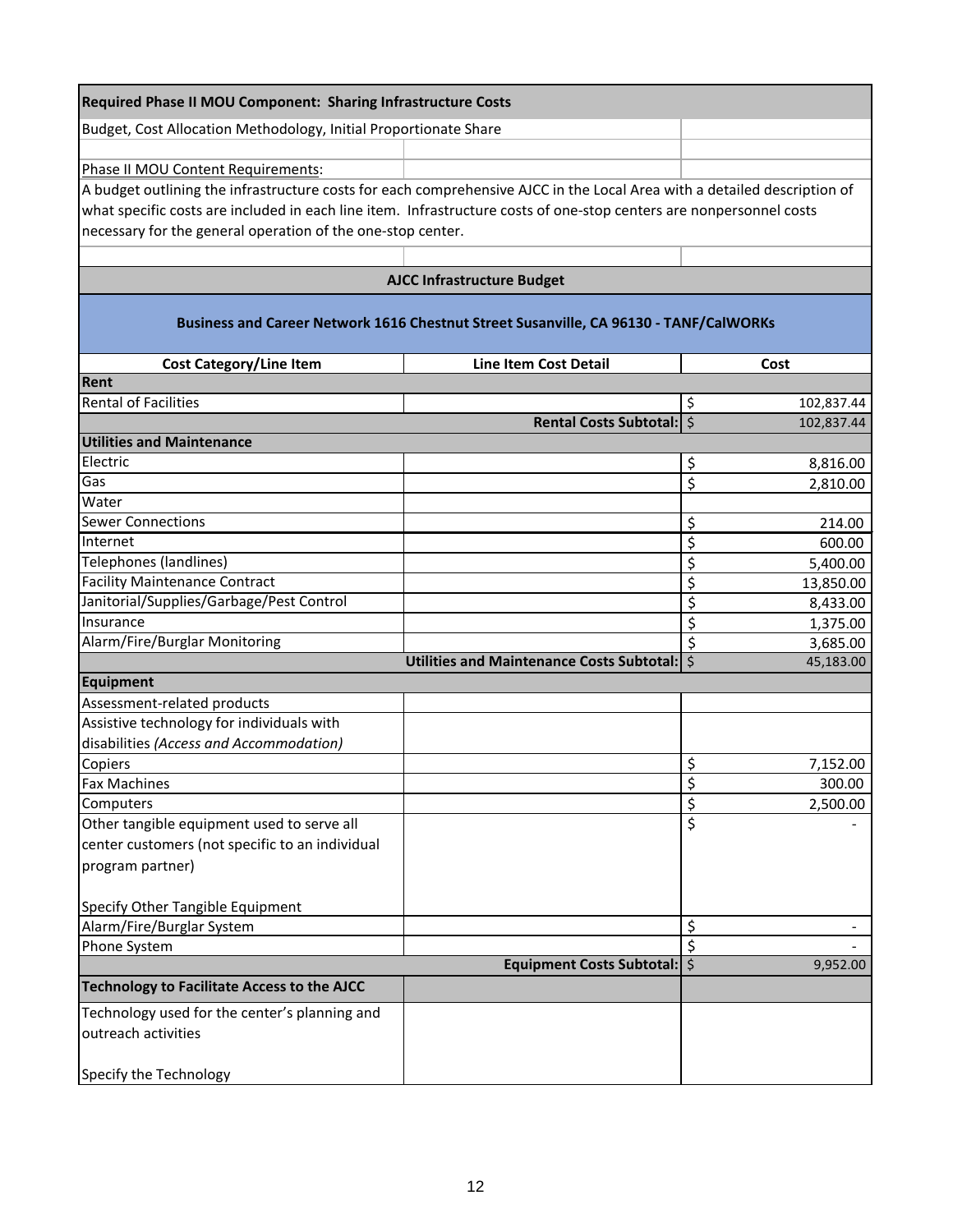| Cost of creation and maintenance of a center                             |                                                      |                   |
|--------------------------------------------------------------------------|------------------------------------------------------|-------------------|
| website (not specific to an individual program                           |                                                      |                   |
| partner) that provides outreach to customers by                          |                                                      |                   |
| providing information on AJCC services and/or                            |                                                      |                   |
| provides direct service access to AJCC services                          |                                                      |                   |
| Website Address: www.afwd.org                                            |                                                      |                   |
| (Does not include data systems or case                                   |                                                      |                   |
| management systems specific to individual                                |                                                      |                   |
| program partners.)                                                       |                                                      |                   |
|                                                                          |                                                      |                   |
|                                                                          |                                                      |                   |
|                                                                          | Technology to Facilitate Access Costs Subtotal:   \$ |                   |
| SUMMARY OF TOTAL INFRASTRUCTURE COSTS TO BE SHARED BY COLOCATED PARTNERS |                                                      |                   |
| <b>Cost Category</b>                                                     |                                                      | <b>Total Cost</b> |
| <b>Subtotal: Rental Costs</b>                                            |                                                      | 102,837.44        |
| <b>Subtotal: Utilities and Maintenance Costs</b>                         |                                                      | 45,183.00         |
| <b>Subtotal: Equipment Costs</b>                                         |                                                      | 9,952.00          |
| <b>Subtotal: Technology to Facilitate Access Costs</b>                   |                                                      |                   |
|                                                                          | TOTAL INFRASTRUCTURE COSTS FOR THIS AJCC/Network: \$ | 157,972.44        |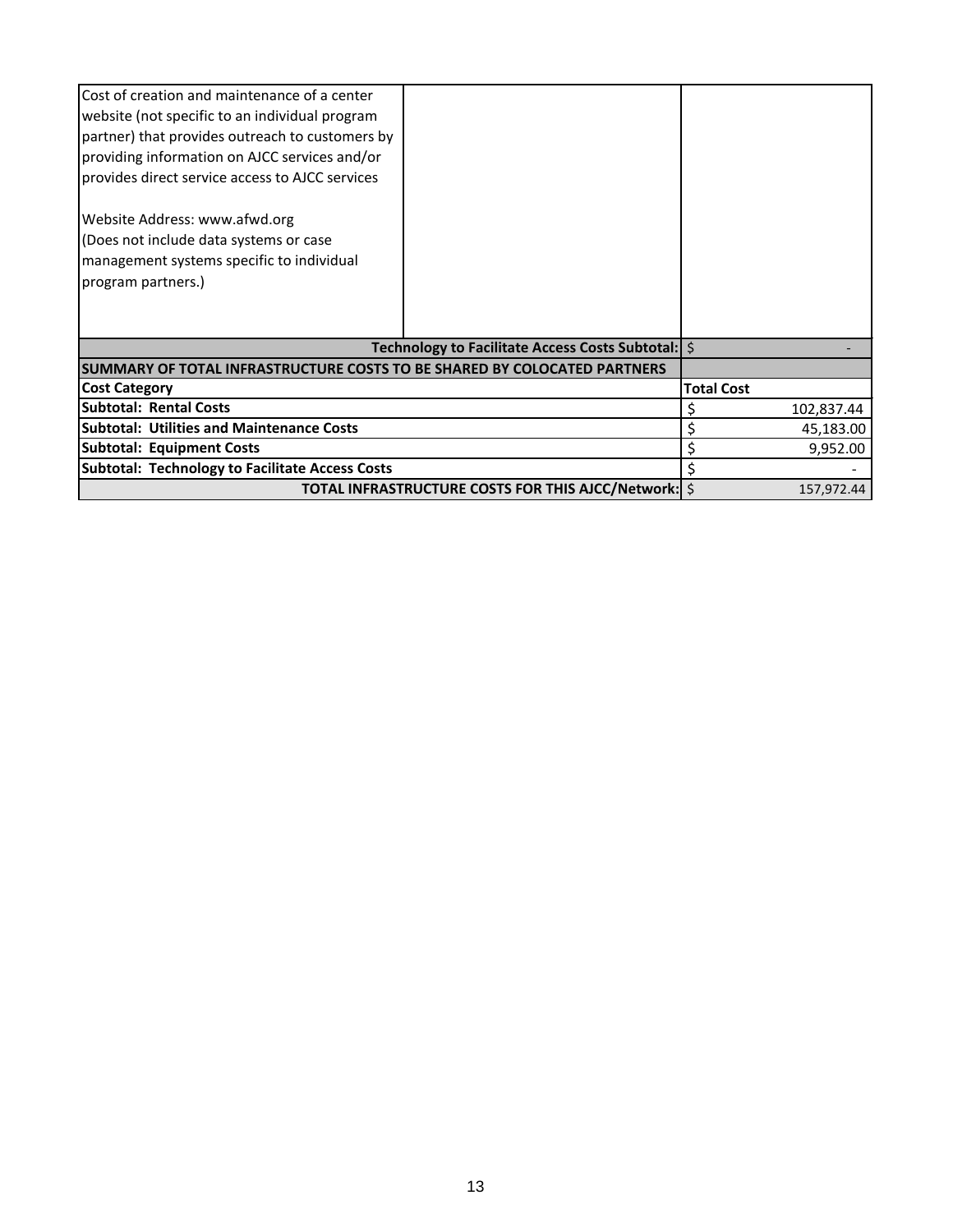| Required Phase II MOU Component: Sharing Infrastructure Costs                                                                                                                                                                                                                                                  |                                                      |                                     |
|----------------------------------------------------------------------------------------------------------------------------------------------------------------------------------------------------------------------------------------------------------------------------------------------------------------|------------------------------------------------------|-------------------------------------|
| Budget, Cost Allocation Methodology, Initial Proportionate Share                                                                                                                                                                                                                                               |                                                      |                                     |
| Phase II MOU Content Requirements:                                                                                                                                                                                                                                                                             |                                                      |                                     |
| A budget outlining the infrastructure costs for each comprehensive AJCC in the Local Area with a detailed description of<br>what specific costs are included in each line item. Infrastructure costs of one-stop centers are nonpersonnel costs<br>necessary for the general operation of the one-stop center. |                                                      |                                     |
|                                                                                                                                                                                                                                                                                                                | <b>AJCC Infrastructure Budget</b>                    |                                     |
| Business and Career Network 701 North Main St., Ste. #1, Alturas, CA 96101 - Alliance for Workforce Development, Inc.                                                                                                                                                                                          |                                                      |                                     |
| <b>Cost Category/Line Item</b>                                                                                                                                                                                                                                                                                 | <b>Line Item Cost Detail</b>                         | Cost                                |
| Rent<br><b>Rental of Facilities</b>                                                                                                                                                                                                                                                                            | $6,000.00$ \$                                        | 6,000.00                            |
|                                                                                                                                                                                                                                                                                                                | Rental Costs Subtotal:   \$                          | 6,000.00                            |
| <b>Utilities and Maintenance</b>                                                                                                                                                                                                                                                                               |                                                      |                                     |
| Electric                                                                                                                                                                                                                                                                                                       |                                                      |                                     |
| Gas<br>Water                                                                                                                                                                                                                                                                                                   |                                                      |                                     |
| <b>Sewer Connections</b>                                                                                                                                                                                                                                                                                       |                                                      |                                     |
| Internet                                                                                                                                                                                                                                                                                                       |                                                      |                                     |
| <b>Telephones (landlines)</b>                                                                                                                                                                                                                                                                                  | 3,500.00 \$                                          | 3,500.00                            |
| <b>Facility Maintenance Contract</b>                                                                                                                                                                                                                                                                           |                                                      |                                     |
| Janitorial/Supplies/Garbage/Pest Control                                                                                                                                                                                                                                                                       |                                                      |                                     |
| Insurance                                                                                                                                                                                                                                                                                                      | 300.00 \$                                            | 300.00                              |
| Alarm/Fire/Burglar Monitoring                                                                                                                                                                                                                                                                                  |                                                      |                                     |
| <b>Equipment</b>                                                                                                                                                                                                                                                                                               | Utilities and Maintenance Costs Subtotal:   \$       | 3,800.00                            |
| Assessment-related products                                                                                                                                                                                                                                                                                    |                                                      |                                     |
| Assistive technology for individuals with                                                                                                                                                                                                                                                                      |                                                      | \$<br>500.00                        |
| disabilities (Access and Accommodation)                                                                                                                                                                                                                                                                        |                                                      |                                     |
| Copiers                                                                                                                                                                                                                                                                                                        | 2500 \$                                              | 2,500.00                            |
| <b>Fax Machines</b>                                                                                                                                                                                                                                                                                            |                                                      |                                     |
| Computers                                                                                                                                                                                                                                                                                                      | $800\frac{1}{5}$                                     | 800.00                              |
| Other tangible equipment used to serve all                                                                                                                                                                                                                                                                     |                                                      | \$<br>2,850.00                      |
| center customers (not specific to an individual<br>program partner)                                                                                                                                                                                                                                            |                                                      |                                     |
|                                                                                                                                                                                                                                                                                                                |                                                      |                                     |
| Specify Other Tangible Equipment                                                                                                                                                                                                                                                                               |                                                      |                                     |
| Alarm/Fire/Burglar System                                                                                                                                                                                                                                                                                      |                                                      | \$                                  |
| Phone System                                                                                                                                                                                                                                                                                                   |                                                      | \$                                  |
|                                                                                                                                                                                                                                                                                                                | Equipment Costs Subtotal: \$                         | 6,650.00                            |
| Technology to Facilitate Access to the AJCC                                                                                                                                                                                                                                                                    |                                                      |                                     |
| Technology used for the center's planning and<br>outreach activities                                                                                                                                                                                                                                           |                                                      | \$<br>1,500.00                      |
| Specify the Technology                                                                                                                                                                                                                                                                                         |                                                      |                                     |
| Cost of creation and maintenance of a center                                                                                                                                                                                                                                                                   |                                                      | \$<br>5,000.00                      |
| website (not specific to an individual program                                                                                                                                                                                                                                                                 |                                                      |                                     |
| partner) that provides outreach to customers by                                                                                                                                                                                                                                                                |                                                      |                                     |
| providing information on AJCC services and/or                                                                                                                                                                                                                                                                  |                                                      |                                     |
| provides direct service access to AJCC services                                                                                                                                                                                                                                                                |                                                      |                                     |
| <b>Website Address:</b>                                                                                                                                                                                                                                                                                        |                                                      |                                     |
| (Does not include data systems or case                                                                                                                                                                                                                                                                         |                                                      |                                     |
| management systems specific to individual                                                                                                                                                                                                                                                                      |                                                      |                                     |
| program partners.)                                                                                                                                                                                                                                                                                             |                                                      |                                     |
|                                                                                                                                                                                                                                                                                                                |                                                      |                                     |
|                                                                                                                                                                                                                                                                                                                | Technology to Facilitate Access Costs Subtotal:   \$ | 6,500.00                            |
| SUMMARY OF TOTAL INFRASTRUCTURE COSTS TO BE SHARED BY COLOCATED PARTNERS                                                                                                                                                                                                                                       |                                                      |                                     |
| <b>Cost Category</b><br><b>Subtotal: Rental Costs</b>                                                                                                                                                                                                                                                          |                                                      | <b>Total Cost</b><br>\$<br>6,000.00 |
| <b>Subtotal: Utilities and Maintenance Costs</b>                                                                                                                                                                                                                                                               |                                                      | \$<br>3,800.00                      |
| <b>Subtotal: Equipment Costs</b>                                                                                                                                                                                                                                                                               |                                                      | \$<br>6,650.00                      |
| Subtotal: Technology to Facilitate Access Costs                                                                                                                                                                                                                                                                |                                                      | \$<br>6,500.00                      |
|                                                                                                                                                                                                                                                                                                                | TOTAL INFRASTRUCTURE COSTS FOR THIS AJCC/Network: \$ | 22,950.00                           |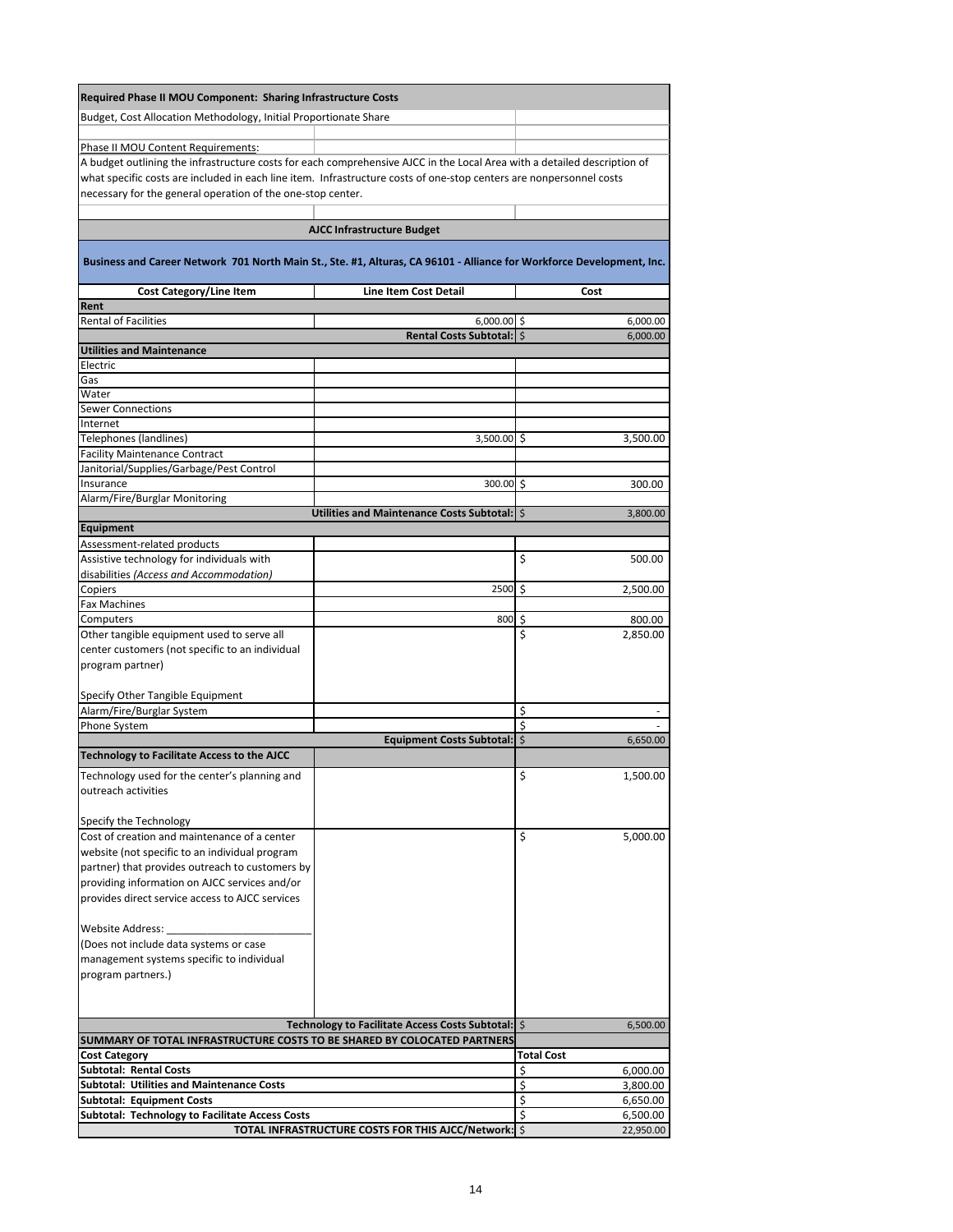| Required Phase II MOU Component: Sharing Infrastructure Costs                                                                          |                                                      |                              |
|----------------------------------------------------------------------------------------------------------------------------------------|------------------------------------------------------|------------------------------|
| Budget, Cost Allocation Methodology, Initial Proportionate Share                                                                       |                                                      |                              |
|                                                                                                                                        |                                                      |                              |
| Phase II MOU Content Requirements:                                                                                                     |                                                      |                              |
| A budget outlining the infrastructure costs for each comprehensive AJCC in the Local Area with a detailed description of what specific |                                                      |                              |
| costs are included in each line item. Infrastructure costs of one-stop centers are nonpersonnel costs necessary for the general        |                                                      |                              |
| operation of the one-stop center.                                                                                                      |                                                      |                              |
|                                                                                                                                        |                                                      |                              |
|                                                                                                                                        | <b>AJCC Infrastructure Budget</b>                    |                              |
| Business and Career Network 988 McCourtney Drive Grass Valley, CA 95949 - Alliance for Workforce Development, Inc.                     |                                                      |                              |
| <b>Cost Category/Line Item</b>                                                                                                         | <b>Line Item Cost Detail</b>                         | Cost                         |
| Rent                                                                                                                                   |                                                      |                              |
| <b>Rental of Facilities</b>                                                                                                            | Rental Costs Subtotal:   \$                          | \$<br>32,187.00<br>32,187.00 |
| <b>Utilities and Maintenance</b>                                                                                                       |                                                      |                              |
| Electric                                                                                                                               |                                                      |                              |
| Gas                                                                                                                                    |                                                      |                              |
| Water                                                                                                                                  |                                                      |                              |
| <b>Sewer Connections</b>                                                                                                               |                                                      |                              |
| Internet                                                                                                                               |                                                      | \$<br>4,700.00               |
| Telephones (landlines)                                                                                                                 |                                                      |                              |
| <b>Facility Maintenance Contract</b>                                                                                                   |                                                      |                              |
| Janitorial/Supplies/Garbage/Pest Control                                                                                               |                                                      |                              |
| <b>Insurance</b><br>Alarm/Fire/Burglar Monitoring                                                                                      |                                                      |                              |
|                                                                                                                                        | Utilities and Maintenance Costs Subtotal:   \$       | 4,700.00                     |
| Equipment                                                                                                                              |                                                      |                              |
| Assessment-related products                                                                                                            |                                                      |                              |
| Assistive technology for individuals with                                                                                              |                                                      | \$<br>500.00                 |
| disabilities (Access and Accommodation)                                                                                                |                                                      |                              |
| Copiers                                                                                                                                |                                                      | \$<br>4,500.00               |
| <b>Fax Machines</b>                                                                                                                    |                                                      |                              |
| Computers                                                                                                                              |                                                      |                              |
| Other tangible equipment used to serve all                                                                                             |                                                      | \$<br>15,200.00              |
| center customers (not specific to an individual                                                                                        |                                                      |                              |
| program partner)                                                                                                                       |                                                      |                              |
|                                                                                                                                        |                                                      |                              |
| Specify Other Tangible Equipment<br>Alarm/Fire/Burglar System                                                                          |                                                      | \$                           |
| Phone System                                                                                                                           |                                                      | \$                           |
|                                                                                                                                        | <b>Equipment Costs Subtotal:   \$</b>                | 20,200.00                    |
| <b>Technology to Facilitate Access to the AJCC</b>                                                                                     |                                                      |                              |
| Technology used for the center's planning and                                                                                          |                                                      | \$<br>2,500.00               |
| outreach activities                                                                                                                    |                                                      |                              |
|                                                                                                                                        |                                                      |                              |
| Specify the Technology                                                                                                                 |                                                      |                              |
| Cost of creation and maintenance of a center                                                                                           |                                                      | \$<br>5,000.00               |
| website (not specific to an individual program                                                                                         |                                                      |                              |
| partner) that provides outreach to customers by                                                                                        |                                                      |                              |
| providing information on AJCC services and/or                                                                                          |                                                      |                              |
| provides direct service access to AJCC services                                                                                        |                                                      |                              |
|                                                                                                                                        |                                                      |                              |
| Website Address: www.afwd.org                                                                                                          |                                                      |                              |
| (Does not include data systems or case                                                                                                 |                                                      |                              |
| management systems specific to individual<br>program partners.)                                                                        |                                                      |                              |
|                                                                                                                                        |                                                      |                              |
|                                                                                                                                        |                                                      |                              |
|                                                                                                                                        | Technology to Facilitate Access Costs Subtotal:   \$ | 7,500.00                     |
| SUMMARY OF TOTAL INFRASTRUCTURE COSTS TO BE SHARED BY COLOCATED PARTNERS                                                               |                                                      |                              |
| <b>Cost Category</b>                                                                                                                   |                                                      | <b>Total Cost</b>            |
| <b>Subtotal: Rental Costs</b>                                                                                                          |                                                      | \$<br>32,187.00              |
| <b>Subtotal: Utilities and Maintenance Costs</b>                                                                                       |                                                      | \$<br>4,700.00               |
| <b>Subtotal: Equipment Costs</b>                                                                                                       |                                                      | \$<br>20,200.00              |
| <b>Subtotal: Technology to Facilitate Access Costs</b>                                                                                 |                                                      | \$<br>7,500.00               |
|                                                                                                                                        | TOTAL INFRASTRUCTURE COSTS FOR THIS AJCC/Network: \$ | 64,587.00                    |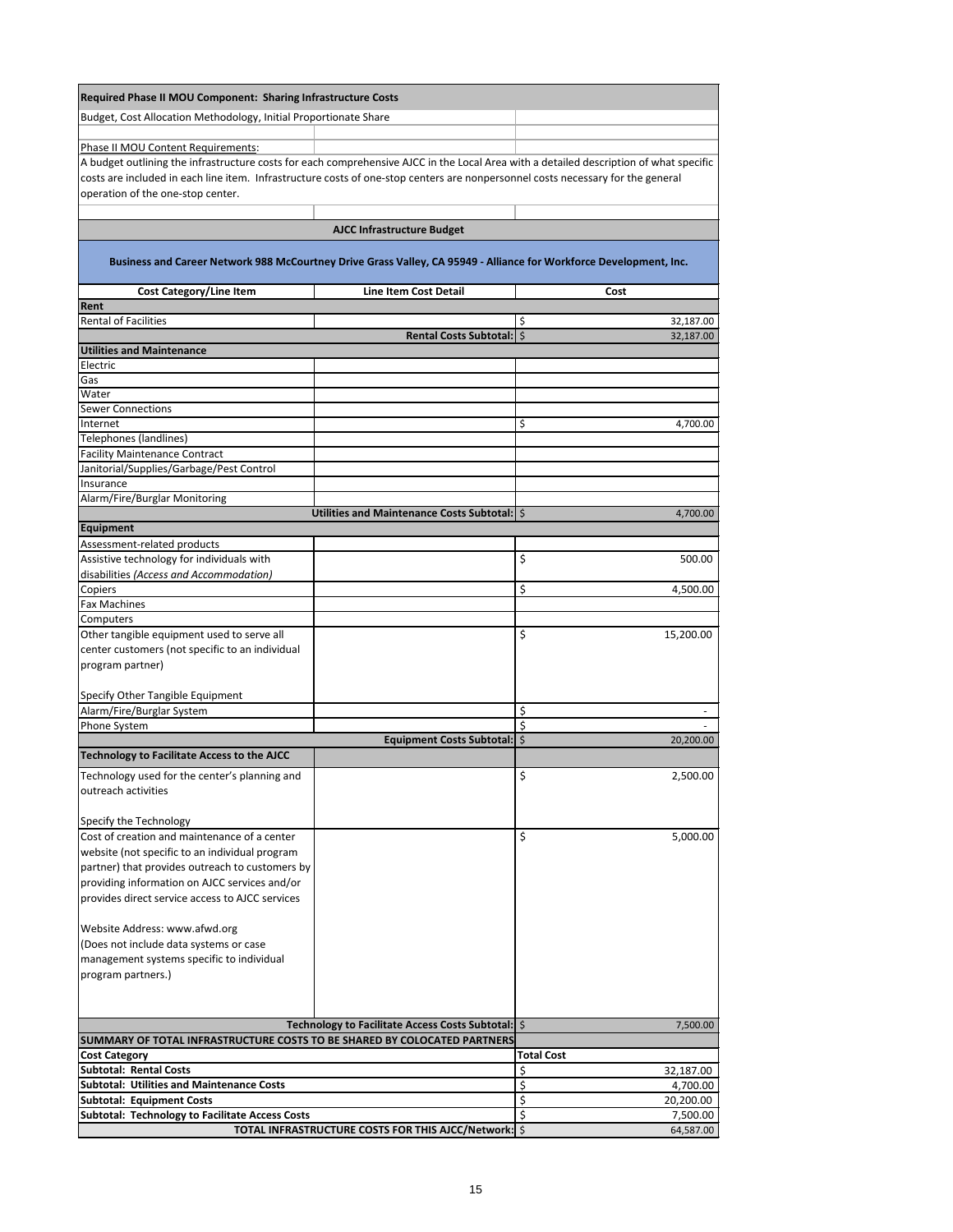| <b>Required Phase II MOU Component: Sharing Infrastructure Costs</b>                                                     |                                                                                         |                 |
|--------------------------------------------------------------------------------------------------------------------------|-----------------------------------------------------------------------------------------|-----------------|
| Budget, Cost Allocation Methodology, Initial Proportionate Share                                                         |                                                                                         |                 |
|                                                                                                                          |                                                                                         |                 |
| Phase II MOU Content Requirements:                                                                                       |                                                                                         |                 |
| A budget outlining the infrastructure costs for each comprehensive AJCC in the Local Area with a detailed description of |                                                                                         |                 |
| what specific costs are included in each line item. Infrastructure costs of one-stop centers are nonpersonnel costs      |                                                                                         |                 |
| necessary for the general operation of the one-stop center.                                                              |                                                                                         |                 |
|                                                                                                                          |                                                                                         |                 |
|                                                                                                                          | <b>AJCC Infrastructure Budget</b>                                                       |                 |
|                                                                                                                          | Business and Career Network 988 McCourtney Drive Grass Valley, CA 95949 - TANF/CalWORKs |                 |
| <b>Cost Category/Line Item</b>                                                                                           | <b>Line Item Cost Detail</b>                                                            | Cost            |
| Rent                                                                                                                     |                                                                                         |                 |
| <b>Rental of Facilities</b>                                                                                              |                                                                                         | \$<br>95,622.00 |
|                                                                                                                          | Rental Costs Subtotal:   \$                                                             | 95,622.00       |
| <b>Utilities and Maintenance</b>                                                                                         |                                                                                         |                 |
| Electric                                                                                                                 |                                                                                         |                 |
| Gas                                                                                                                      |                                                                                         |                 |
| Water                                                                                                                    |                                                                                         |                 |
| <b>Sewer Connections</b>                                                                                                 |                                                                                         |                 |
| Internet                                                                                                                 |                                                                                         |                 |
| <b>Telephones (landlines)</b><br><b>Facility Maintenance Contract</b>                                                    |                                                                                         |                 |
| Janitorial/Supplies/Garbage/Pest Control                                                                                 |                                                                                         |                 |
| Insurance                                                                                                                |                                                                                         |                 |
| Alarm/Fire/Burglar Monitoring                                                                                            |                                                                                         |                 |
|                                                                                                                          | Utilities and Maintenance Costs Subtotal:   \$                                          |                 |
| Equipment                                                                                                                |                                                                                         |                 |
| Assessment-related products                                                                                              |                                                                                         |                 |
| Assistive technology for individuals with                                                                                |                                                                                         |                 |
| disabilities (Access and Accommodation)                                                                                  |                                                                                         |                 |
| Copiers                                                                                                                  |                                                                                         |                 |
| <b>Fax Machines</b>                                                                                                      |                                                                                         |                 |
| Computers                                                                                                                |                                                                                         |                 |
| Other tangible equipment used to serve all                                                                               |                                                                                         |                 |
| center customers (not specific to an individual                                                                          |                                                                                         |                 |
| program partner)                                                                                                         |                                                                                         |                 |
|                                                                                                                          |                                                                                         |                 |
| Specify Other Tangible Equipment                                                                                         |                                                                                         |                 |
| Alarm/Fire/Burglar System                                                                                                |                                                                                         |                 |
| Phone System                                                                                                             |                                                                                         | \$              |
|                                                                                                                          | Equipment Costs Subtotal:   \$                                                          |                 |
| <b>Technology to Facilitate Access to the AJCC</b>                                                                       |                                                                                         |                 |
| Technology used for the center's planning and                                                                            |                                                                                         |                 |
| outreach activities                                                                                                      |                                                                                         |                 |
|                                                                                                                          |                                                                                         |                 |
| Specify the Technology                                                                                                   |                                                                                         |                 |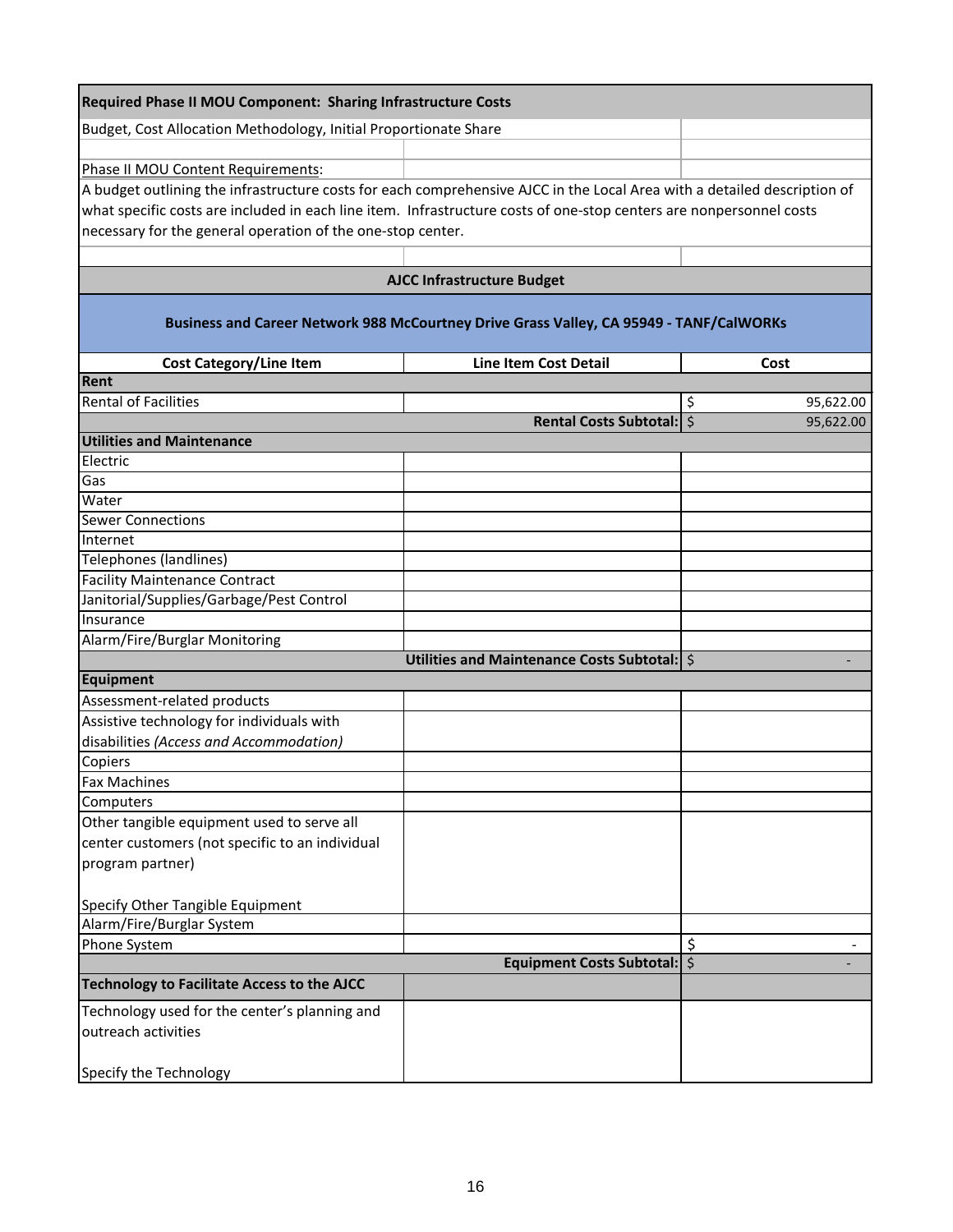| Cost of creation and maintenance of a center<br>website (not specific to an individual program<br>partner) that provides outreach to customers by<br>providing information on AJCC services and/or<br>provides direct service access to AJCC services<br>Website Address: www.afwd.org<br>(Does not include data systems or case<br>management systems specific to individual<br>program partners.) |                                                            |                   |
|-----------------------------------------------------------------------------------------------------------------------------------------------------------------------------------------------------------------------------------------------------------------------------------------------------------------------------------------------------------------------------------------------------|------------------------------------------------------------|-------------------|
|                                                                                                                                                                                                                                                                                                                                                                                                     | Technology to Facilitate Access Costs Subtotal:   \$       |                   |
| SUMMARY OF TOTAL INFRASTRUCTURE COSTS TO BE SHARED BY COLOCATED PARTNERS                                                                                                                                                                                                                                                                                                                            |                                                            |                   |
| <b>Cost Category</b>                                                                                                                                                                                                                                                                                                                                                                                |                                                            | <b>Total Cost</b> |
| <b>Subtotal: Rental Costs</b>                                                                                                                                                                                                                                                                                                                                                                       |                                                            | 95,622.00         |
| <b>Subtotal: Utilities and Maintenance Costs</b>                                                                                                                                                                                                                                                                                                                                                    |                                                            |                   |
| <b>Subtotal: Equipment Costs</b>                                                                                                                                                                                                                                                                                                                                                                    |                                                            |                   |
| <b>Subtotal: Technology to Facilitate Access Costs</b>                                                                                                                                                                                                                                                                                                                                              |                                                            |                   |
|                                                                                                                                                                                                                                                                                                                                                                                                     | <b>TOTAL INFRASTRUCTURE COSTS FOR THIS AJCC/Network: S</b> | 95,622.00         |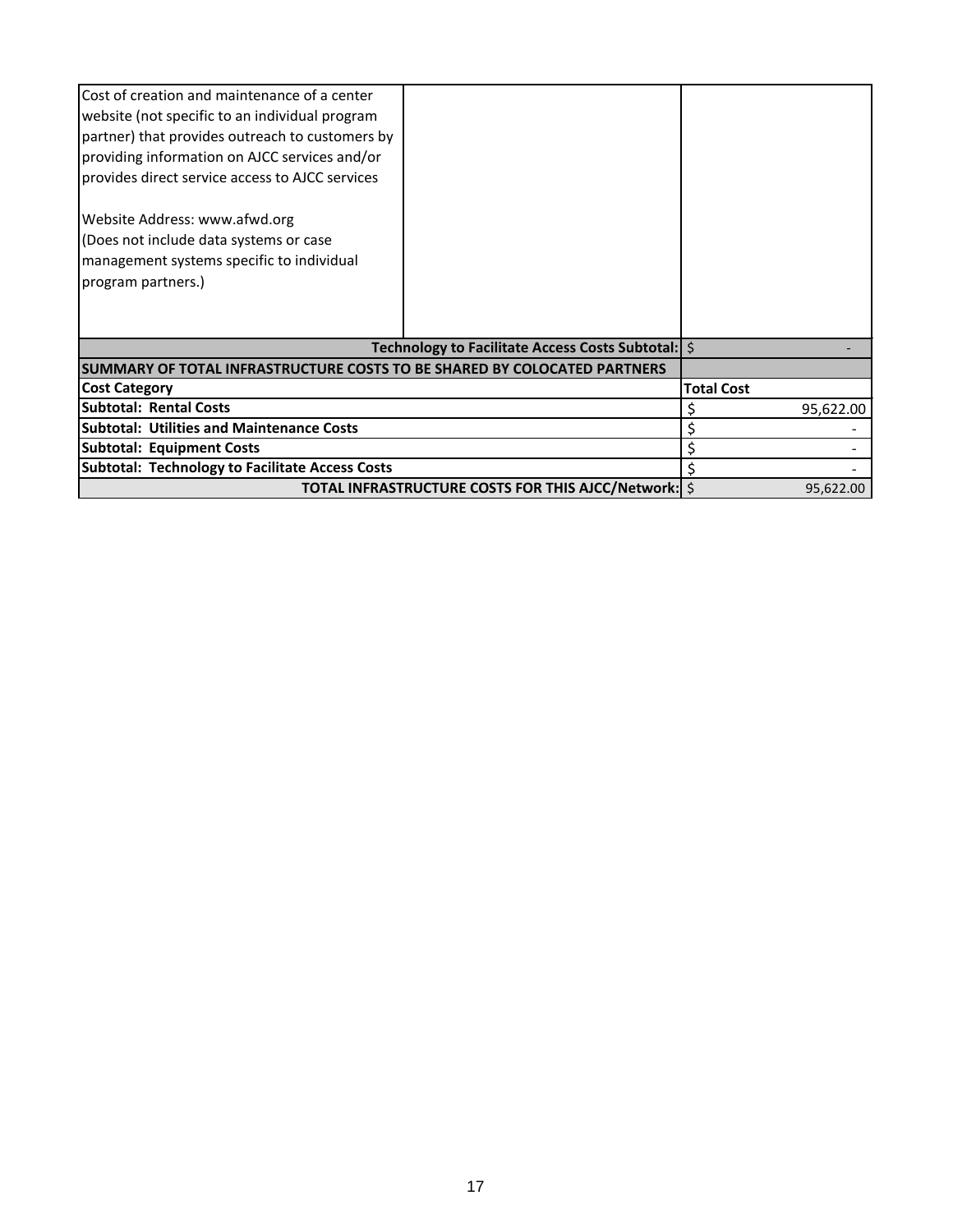| Required Phase II MOU Component: Sharing Infrastructure Costs                                                                    |                                                      |                   |           |
|----------------------------------------------------------------------------------------------------------------------------------|------------------------------------------------------|-------------------|-----------|
| Budget, Cost Allocation Methodology, Initial Proportionate Share                                                                 |                                                      |                   |           |
| Phase II MOU Content Requirements:                                                                                               |                                                      |                   |           |
| A budget outlining the infrastructure costs for each comprehensive AJCC in the Local Area with a detailed description of what    |                                                      |                   |           |
| specific costs are included in each line item. Infrastructure costs of one-stop centers are nonpersonnel costs necessary for the |                                                      |                   |           |
| general operation of the one-stop center.                                                                                        |                                                      |                   |           |
|                                                                                                                                  |                                                      |                   |           |
|                                                                                                                                  | <b>AJCC Infrastructure Budget</b>                    |                   |           |
| Business and Career Network 7 Quincy Junction Road Quincy, CA 95971 - Alliance for Workforce Development, Inc.                   |                                                      |                   |           |
| <b>Cost Category/Line Item</b>                                                                                                   | <b>Line Item Cost Detail</b>                         |                   | Cost      |
| Rent                                                                                                                             |                                                      |                   |           |
| <b>Rental of Facilities</b>                                                                                                      |                                                      | \$                | 24,000.00 |
| <b>Utilities and Maintenance</b>                                                                                                 | <b>Rental Costs Subtotal:   \$</b>                   |                   | 24,000.00 |
| Electric                                                                                                                         |                                                      | \$                | 5,050.00  |
| Gas                                                                                                                              |                                                      |                   |           |
| Water                                                                                                                            |                                                      |                   |           |
| <b>Sewer Connections</b>                                                                                                         |                                                      |                   |           |
| Internet                                                                                                                         |                                                      | \$                | 1,200.00  |
| Telephones (landlines)                                                                                                           |                                                      | \$                | 5,600.00  |
| <b>Facility Maintenance Contract</b>                                                                                             |                                                      | \$                | 7,200.00  |
| Janitorial/Supplies/Garbage/Pest Control                                                                                         |                                                      |                   |           |
| Insurance                                                                                                                        |                                                      | \$                | 300.00    |
| Alarm/Fire/Burglar Monitoring                                                                                                    | Utilities and Maintenance Costs Subtotal:   \$       |                   | 19,350.00 |
| <b>Equipment</b>                                                                                                                 |                                                      |                   |           |
| Assessment-related products                                                                                                      |                                                      |                   |           |
| Assistive technology for individuals with                                                                                        |                                                      | \$                | 500.00    |
| disabilities (Access and Accommodation)                                                                                          |                                                      |                   |           |
| Copiers                                                                                                                          |                                                      | \$                | 5,200.00  |
| <b>Fax Machines</b>                                                                                                              |                                                      |                   |           |
| Computers                                                                                                                        |                                                      | \$                | 800.00    |
| Other tangible equipment used to serve all                                                                                       |                                                      | \$                | 7,600.00  |
| center customers (not specific to an individual                                                                                  |                                                      |                   |           |
| program partner)                                                                                                                 |                                                      |                   |           |
|                                                                                                                                  |                                                      |                   |           |
| Specify Other Tangible Equipment<br>Alarm/Fire/Burglar System                                                                    |                                                      | \$                |           |
| Phone System                                                                                                                     |                                                      | \$                | 3,500.00  |
|                                                                                                                                  | <b>Equipment Costs Subtotal:</b>   \$                |                   | 17,600.00 |
| <b>Technology to Facilitate Access to the AJCC</b>                                                                               |                                                      |                   |           |
| Technology used for the center's planning and                                                                                    |                                                      | \$                | 1,500.00  |
| outreach activities                                                                                                              |                                                      |                   |           |
|                                                                                                                                  |                                                      |                   |           |
| Specify the Technology                                                                                                           |                                                      |                   |           |
| Cost of creation and maintenance of a center                                                                                     |                                                      | \$                | 5,000.00  |
| website (not specific to an individual program                                                                                   |                                                      |                   |           |
| partner) that provides outreach to customers by                                                                                  |                                                      |                   |           |
| providing information on AJCC services and/or                                                                                    |                                                      |                   |           |
| provides direct service access to AJCC services                                                                                  |                                                      |                   |           |
|                                                                                                                                  |                                                      |                   |           |
| Website Address: www.afwd.org                                                                                                    |                                                      |                   |           |
| (Does not include data systems or case                                                                                           |                                                      |                   |           |
| management systems specific to individual                                                                                        |                                                      |                   |           |
| program partners.)                                                                                                               |                                                      |                   |           |
|                                                                                                                                  |                                                      |                   |           |
|                                                                                                                                  |                                                      |                   |           |
| SUMMARY OF TOTAL INFRASTRUCTURE COSTS TO BE SHARED BY COLOCATED PARTNERS                                                         | Technology to Facilitate Access Costs Subtotal:   \$ |                   | 6,500.00  |
| <b>Cost Category</b>                                                                                                             |                                                      | <b>Total Cost</b> |           |
| <b>Subtotal: Rental Costs</b>                                                                                                    |                                                      | \$                | 24,000.00 |
| <b>Subtotal: Utilities and Maintenance Costs</b>                                                                                 |                                                      | \$                | 19,350.00 |
| <b>Subtotal: Equipment Costs</b>                                                                                                 |                                                      | \$                | 17,600.00 |
| <b>Subtotal: Technology to Facilitate Access Costs</b>                                                                           |                                                      | \$                | 6,500.00  |
|                                                                                                                                  | TOTAL INFRASTRUCTURE COSTS FOR THIS AJCC/Network: \$ |                   | 67,450.00 |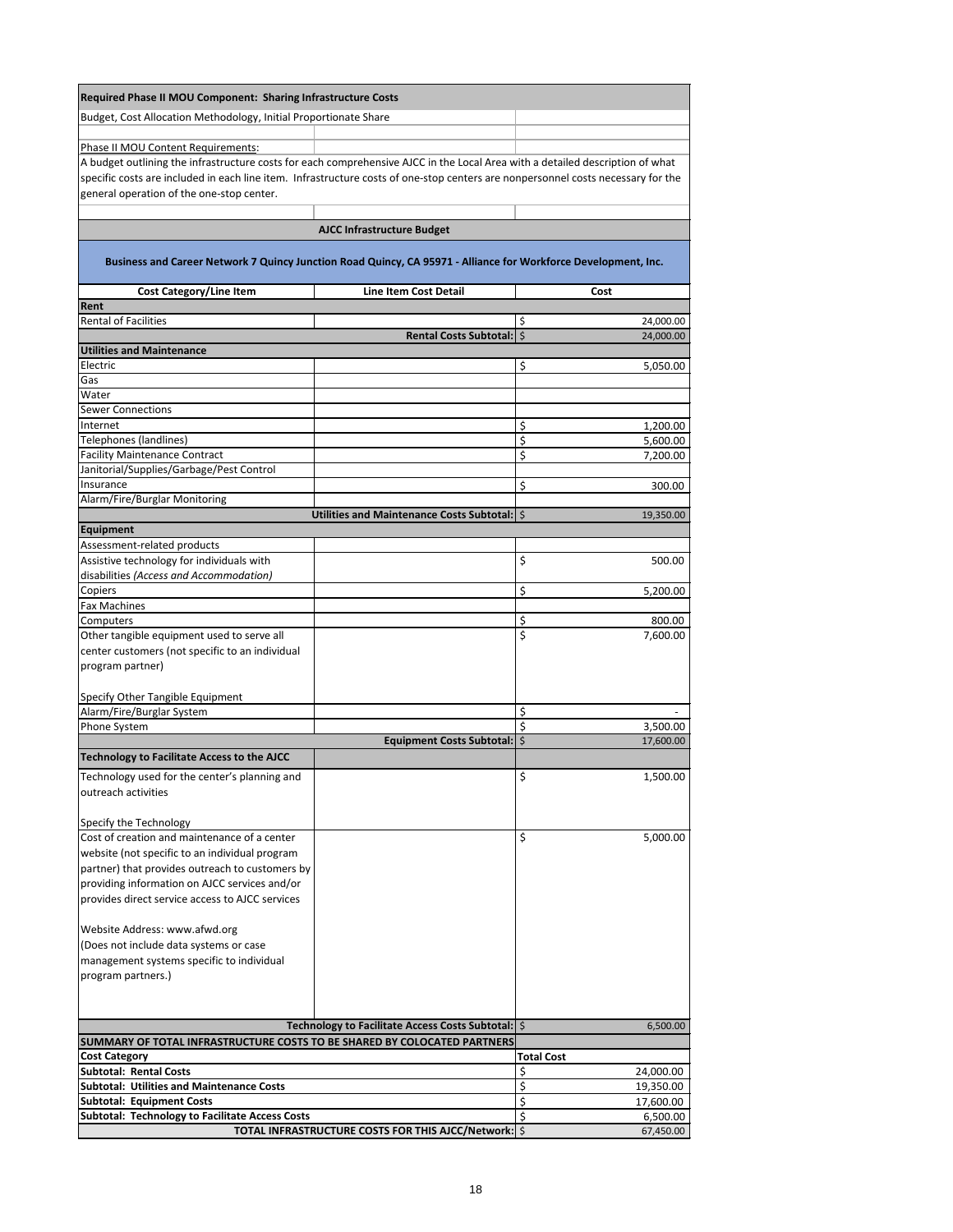| <b>Required Phase II MOU Component: Sharing Infrastructure Costs</b>                                                                                                                                                                                                                                           |                                                                      |                                      |
|----------------------------------------------------------------------------------------------------------------------------------------------------------------------------------------------------------------------------------------------------------------------------------------------------------------|----------------------------------------------------------------------|--------------------------------------|
| Budget, Cost Allocation Methodology, Initial Proportionate Share                                                                                                                                                                                                                                               |                                                                      |                                      |
|                                                                                                                                                                                                                                                                                                                |                                                                      |                                      |
| Phase II MOU Content Requirements:                                                                                                                                                                                                                                                                             |                                                                      |                                      |
| A budget outlining the infrastructure costs for each comprehensive AJCC in the Local Area with a detailed description of what specific costs<br>are included in each line item. Infrastructure costs of one-stop centers are nonpersonnel costs necessary for the general operation of the<br>one-stop center. |                                                                      |                                      |
|                                                                                                                                                                                                                                                                                                                |                                                                      |                                      |
|                                                                                                                                                                                                                                                                                                                | AJCC Infrastructure Budget (one per AJCC office)                     |                                      |
|                                                                                                                                                                                                                                                                                                                | SMART Workforce Center - 1201 Placer Street, Redding, CA 96001       |                                      |
| <b>Cost Category/Line Item</b>                                                                                                                                                                                                                                                                                 | <b>Line Item Cost Detail</b>                                         | Cost                                 |
| Rent<br><b>Rental of Facilities</b>                                                                                                                                                                                                                                                                            | <b>Redding Facility Rental</b>                                       |                                      |
|                                                                                                                                                                                                                                                                                                                | Rental Costs Subtotal: \$                                            | \$<br>139,075.00<br>139,075.00       |
| <b>Utilities, Maintenance, Services</b>                                                                                                                                                                                                                                                                        |                                                                      |                                      |
| Electric                                                                                                                                                                                                                                                                                                       | <b>City of Redding Utilities</b>                                     | \$<br>44,737.00                      |
| Gas                                                                                                                                                                                                                                                                                                            | PG&E                                                                 | \$<br>5,043.00                       |
| Water                                                                                                                                                                                                                                                                                                          |                                                                      | \$                                   |
| <b>Sewer Connections</b>                                                                                                                                                                                                                                                                                       | <b>City of Redding Utilities</b>                                     | \$<br>2,840.00                       |
| Internet                                                                                                                                                                                                                                                                                                       | <b>Charter Business Communications</b>                               | \$<br>1,650.00                       |
| Telephones (landlines)                                                                                                                                                                                                                                                                                         | <b>AT&amp;T Calnet</b>                                               | \$<br>12,600.00                      |
| <b>Facility Maintenance Contract</b>                                                                                                                                                                                                                                                                           | Peerless Janitorial                                                  | \$<br>15,600.00                      |
| Janitorial/Supplies/Garbage/Pest Control                                                                                                                                                                                                                                                                       |                                                                      | \$<br>600.00                         |
| Insurance                                                                                                                                                                                                                                                                                                      |                                                                      | \$<br>19,800.00                      |
| Alarm/Fire/Burglar Monitoring                                                                                                                                                                                                                                                                                  |                                                                      |                                      |
|                                                                                                                                                                                                                                                                                                                | Utilities and Maintenance Costs Subtotal:   \$                       | 102,870.00                           |
| <b>Equipment, Maintenance and Support</b>                                                                                                                                                                                                                                                                      |                                                                      |                                      |
| Assessment-related products                                                                                                                                                                                                                                                                                    |                                                                      |                                      |
| Assistive technology for individuals with disabilities                                                                                                                                                                                                                                                         | Trackball, oversized keyboard, oversized monitor                     | \$<br>350.00                         |
| (Access and Accommodation)                                                                                                                                                                                                                                                                                     |                                                                      |                                      |
| Copiers                                                                                                                                                                                                                                                                                                        | Annual Lease of equipment                                            | \$<br>24,705.00                      |
| <b>Fax Machines</b>                                                                                                                                                                                                                                                                                            | Annual fees                                                          | \$<br>1,260.00                       |
| Computers                                                                                                                                                                                                                                                                                                      | Thin clients and monitors for workstations                           | \$<br>27,303.00                      |
| Other tangible equipment used to serve all center                                                                                                                                                                                                                                                              | Printers, technical support, computer maintenance and                | \$<br>33,100.00                      |
| customers (not specific to an individual program                                                                                                                                                                                                                                                               | telephone system, supplies, work stations, client headsets           |                                      |
| partner)                                                                                                                                                                                                                                                                                                       | and paging system                                                    |                                      |
| Specify Other Tangible Equipment                                                                                                                                                                                                                                                                               |                                                                      |                                      |
| Alarm/Fire/Burglar System                                                                                                                                                                                                                                                                                      |                                                                      | \$<br>480.00                         |
| Phone System                                                                                                                                                                                                                                                                                                   |                                                                      | \$<br>60,548.00                      |
|                                                                                                                                                                                                                                                                                                                | <b>Equipment Costs Subtotal:</b>                                     | $\zeta$<br>147,746.00                |
| <b>Technology to Facilitate Access to the AJCC</b>                                                                                                                                                                                                                                                             |                                                                      |                                      |
| Technology used for the center's planning and outreach                                                                                                                                                                                                                                                         | Virtual Premier - Virtual Job Fair Hosting Platform                  | \$<br>8,160.00                       |
| activities                                                                                                                                                                                                                                                                                                     |                                                                      |                                      |
| Specify the Technology                                                                                                                                                                                                                                                                                         |                                                                      |                                      |
| Cost of creation and maintenance of a center website                                                                                                                                                                                                                                                           | SMART website hosted through One Each Technologies -                 | \$<br>1,768.00                       |
| (not specific to an individual program partner) that                                                                                                                                                                                                                                                           | includes program information, electronic partner referral            |                                      |
| provides outreach to customers by providing                                                                                                                                                                                                                                                                    | portal, digital workshop sign-ups and more<br>www.thesmartcenter.biz |                                      |
| information on AJCC services and/or provides direct                                                                                                                                                                                                                                                            |                                                                      |                                      |
| service access to AJCC services                                                                                                                                                                                                                                                                                |                                                                      |                                      |
| <b>Website Address:</b>                                                                                                                                                                                                                                                                                        |                                                                      |                                      |
| (Does not include data systems or case management                                                                                                                                                                                                                                                              |                                                                      |                                      |
| systems specific to individual program partners.)                                                                                                                                                                                                                                                              |                                                                      |                                      |
|                                                                                                                                                                                                                                                                                                                |                                                                      |                                      |
|                                                                                                                                                                                                                                                                                                                |                                                                      |                                      |
|                                                                                                                                                                                                                                                                                                                |                                                                      |                                      |
|                                                                                                                                                                                                                                                                                                                | Technology to Facilitate Access Costs Subtotal:   \$                 | 9,928.00                             |
| SUMMARY OF TOTAL INFRASTRUCTURE COSTS TO BE SHARED BY COLOCATED PARTNERS                                                                                                                                                                                                                                       |                                                                      |                                      |
| <b>Cost Category</b>                                                                                                                                                                                                                                                                                           |                                                                      | <b>Total Cost</b>                    |
| <b>Subtotal: Rental Costs</b>                                                                                                                                                                                                                                                                                  |                                                                      | \$<br>139,075.00                     |
| <b>Subtotal: Utilities and Maintenance Costs</b><br><b>Subtotal: Equipment Costs</b>                                                                                                                                                                                                                           |                                                                      | \$<br>102,870.00<br>\$<br>147,746.00 |
| <b>Subtotal: Technology to Facilitate Access Costs</b>                                                                                                                                                                                                                                                         |                                                                      | \$<br>9,928.00                       |
|                                                                                                                                                                                                                                                                                                                | TOTAL INFRASTRUCTURE COSTS FOR THIS AJCC/Network:   \$               | 399,619.00                           |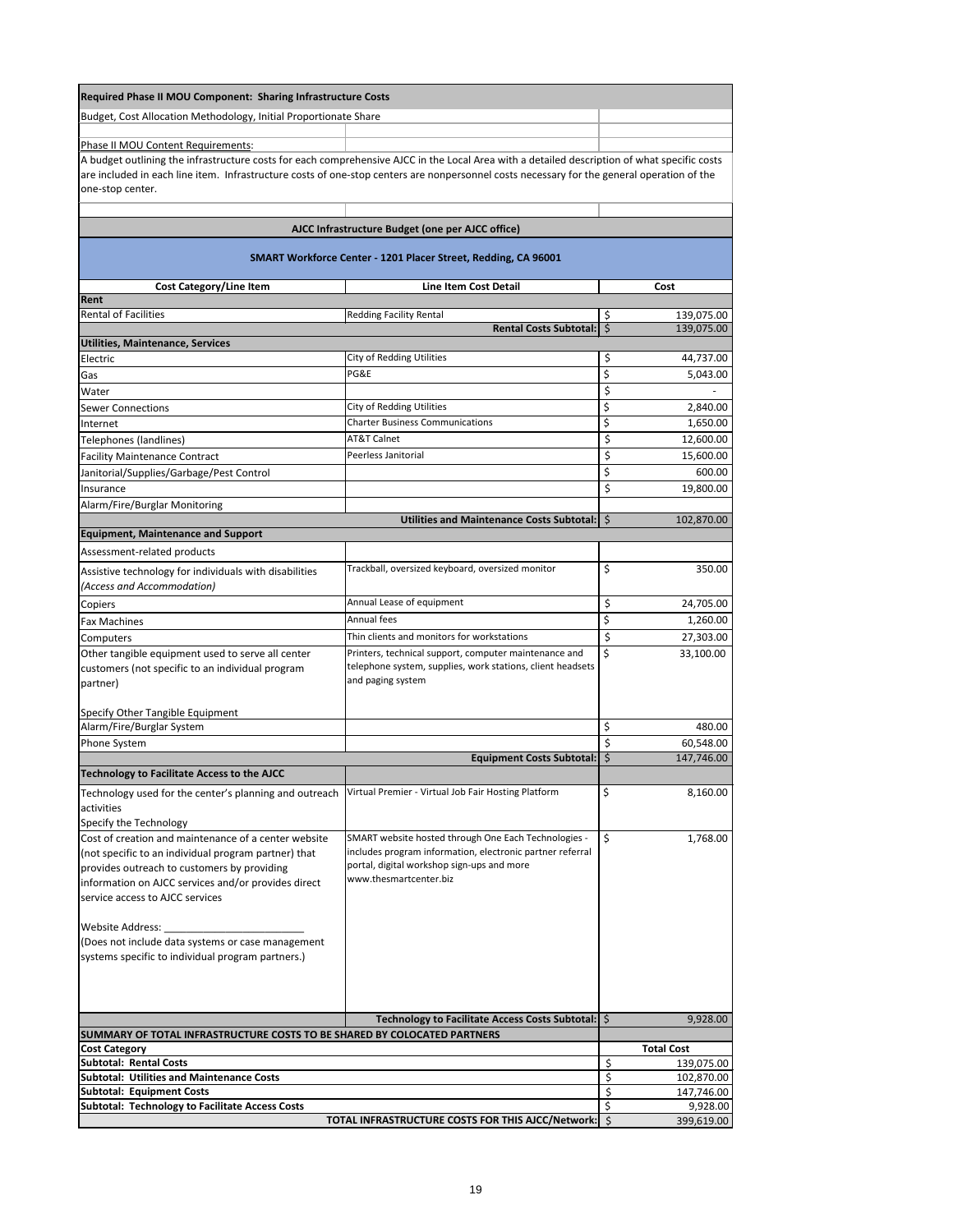| Required Phase II MOU Component: Sharing Infrastructure Costs                                                                          |                                                      |                         |
|----------------------------------------------------------------------------------------------------------------------------------------|------------------------------------------------------|-------------------------|
| Budget, Cost Allocation Methodology, Initial Proportionate Share                                                                       |                                                      |                         |
|                                                                                                                                        |                                                      |                         |
| Phase II MOU Content Requirements:                                                                                                     |                                                      |                         |
| A budget outlining the infrastructure costs for each comprehensive AJCC in the Local Area with a detailed description of what specific |                                                      |                         |
| costs are included in each line item. Infrastructure costs of one-stop centers are nonpersonnel costs necessary for the general        |                                                      |                         |
| operation of the one-stop center.                                                                                                      |                                                      |                         |
|                                                                                                                                        |                                                      |                         |
|                                                                                                                                        |                                                      |                         |
|                                                                                                                                        | <b>AJCC Infrastructure Budget</b>                    |                         |
| Business and Career Network 305 South Lincoln Street, Sierraville, CA 96126 - Alliance for Workforce Development, Inc.                 |                                                      |                         |
| <b>Cost Category/Line Item</b>                                                                                                         | <b>Line Item Cost Detail</b>                         | Cost                    |
| Rent                                                                                                                                   |                                                      |                         |
| <b>Rental of Facilities</b>                                                                                                            |                                                      | \$<br>7,200.00          |
|                                                                                                                                        | Rental Costs Subtotal:   \$                          | 7,200.00                |
| <b>Utilities and Maintenance</b>                                                                                                       |                                                      |                         |
| Electric                                                                                                                               |                                                      | \$<br>1,710.00          |
| Gas                                                                                                                                    |                                                      |                         |
| Water                                                                                                                                  |                                                      |                         |
| <b>Sewer Connections</b>                                                                                                               |                                                      |                         |
| <b>Internet</b>                                                                                                                        |                                                      | \$<br>1,200.00          |
| Telephones (landlines)                                                                                                                 |                                                      | \$<br>2,700.00          |
| <b>Facility Maintenance Contract</b>                                                                                                   |                                                      | \$<br>900.00            |
| Janitorial/Supplies/Garbage/Pest Control                                                                                               |                                                      | \$<br>245.00            |
| Insurance                                                                                                                              |                                                      | \$<br>300.00            |
| Alarm/Fire/Burglar Monitoring                                                                                                          |                                                      |                         |
| Equipment                                                                                                                              | Utilities and Maintenance Costs Subtotal:   \$       | 7,055.00                |
| Assessment-related products                                                                                                            |                                                      |                         |
| Assistive technology for individuals with                                                                                              |                                                      | $\varsigma$<br>250.00   |
| disabilities (Access and Accommodation)                                                                                                |                                                      |                         |
| Copiers                                                                                                                                |                                                      | $\varsigma$<br>1,090.00 |
| <b>Fax Machines</b>                                                                                                                    |                                                      |                         |
| Computers                                                                                                                              |                                                      | $\varsigma$<br>800.00   |
| Other tangible equipment used to serve all                                                                                             |                                                      |                         |
| center customers (not specific to an individual                                                                                        |                                                      |                         |
| program partner)                                                                                                                       |                                                      |                         |
|                                                                                                                                        |                                                      |                         |
| Specify Other Tangible Equipment                                                                                                       |                                                      |                         |
| Alarm/Fire/Burglar System                                                                                                              |                                                      |                         |
| Phone System                                                                                                                           |                                                      | \$<br>950.00            |
|                                                                                                                                        | <b>Equipment Costs Subtotal:</b> \$                  | 3,090.00                |
| <b>Technology to Facilitate Access to the AJCC</b>                                                                                     |                                                      |                         |
| Technology used for the center's planning and                                                                                          |                                                      | \$<br>500.00            |
| outreach activities                                                                                                                    |                                                      |                         |
|                                                                                                                                        |                                                      |                         |
| Specify the Technology                                                                                                                 |                                                      |                         |
| Cost of creation and maintenance of a center                                                                                           |                                                      | $\varsigma$<br>1,500.00 |
| website (not specific to an individual program                                                                                         |                                                      |                         |
| partner) that provides outreach to customers by                                                                                        |                                                      |                         |
| providing information on AJCC services and/or                                                                                          |                                                      |                         |
| provides direct service access to AJCC services                                                                                        |                                                      |                         |
|                                                                                                                                        |                                                      |                         |
| Website Address: www.afwd.org                                                                                                          |                                                      |                         |
| (Does not include data systems or case                                                                                                 |                                                      |                         |
| management systems specific to individual                                                                                              |                                                      |                         |
| program partners.)                                                                                                                     |                                                      |                         |
|                                                                                                                                        |                                                      |                         |
|                                                                                                                                        |                                                      |                         |
|                                                                                                                                        | Technology to Facilitate Access Costs Subtotal:   \$ | 2,000.00                |
| SUMMARY OF TOTAL INFRASTRUCTURE COSTS TO BE SHARED BY COLOCATED PARTNERS                                                               |                                                      |                         |
| <b>Cost Category</b>                                                                                                                   |                                                      | <b>Total Cost</b>       |
| Subtotal: Rental Costs                                                                                                                 |                                                      | \$<br>7,200.00          |
| <b>Subtotal: Utilities and Maintenance Costs</b>                                                                                       |                                                      | \$<br>7,055.00          |
| <b>Subtotal: Equipment Costs</b>                                                                                                       |                                                      | \$<br>3,090.00          |
| <b>Subtotal: Technology to Facilitate Access Costs</b>                                                                                 |                                                      | \$<br>2,000.00          |
|                                                                                                                                        | TOTAL INFRASTRUCTURE COSTS FOR THIS AJCC/Network: \$ | 19,345.00               |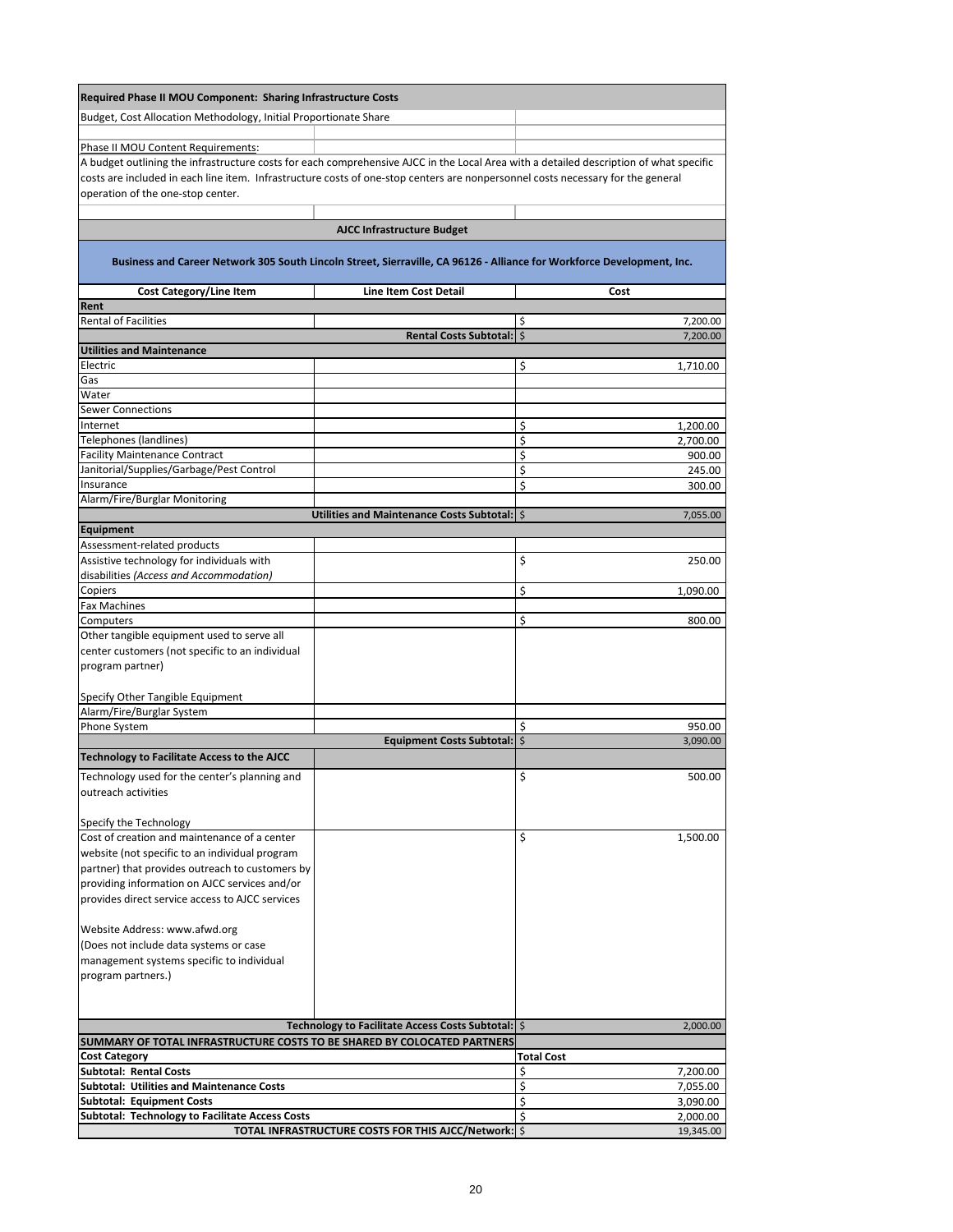| <b>Required Phase II MOU Component: Sharing Infrastructure Costs</b>                                                                                           |                                                                     |                   |                        |
|----------------------------------------------------------------------------------------------------------------------------------------------------------------|---------------------------------------------------------------------|-------------------|------------------------|
| Budget, Cost Allocation Methodology, Initial Proportionate Share                                                                                               |                                                                     |                   |                        |
|                                                                                                                                                                |                                                                     |                   |                        |
| Phase II MOU Content Requirements:<br>A budget outlining the infrastructure costs for each comprehensive AJCC in the Local Area with a detailed description of |                                                                     |                   |                        |
| what specific costs are included in each line item. Infrastructure costs of one-stop centers are nonpersonnel costs                                            |                                                                     |                   |                        |
| necessary for the general operation of the one-stop center.                                                                                                    |                                                                     |                   |                        |
|                                                                                                                                                                |                                                                     |                   |                        |
|                                                                                                                                                                | <b>AJCC Infrastructure Budget</b>                                   |                   |                        |
|                                                                                                                                                                | SMART Workforce Center - 190 Boles Street, Weed, CA 96094 - STEP    |                   |                        |
| <b>Cost Category/Line Item</b>                                                                                                                                 | <b>Line Item Cost Detail</b>                                        |                   | Cost                   |
| Rent<br><b>Rental of Facilities</b>                                                                                                                            |                                                                     |                   |                        |
|                                                                                                                                                                | Space -- Approx. 4,000 square feet<br><b>Rental Costs Subtotal:</b> | \$<br>\$          | 37,700.00<br>37,700.00 |
| <b>Utilities and Maintenance</b>                                                                                                                               |                                                                     |                   |                        |
| Electric                                                                                                                                                       | <b>Electricity Costs</b>                                            | \$                | 5,482.00               |
| Gas                                                                                                                                                            | N/A                                                                 | \$                |                        |
| Water                                                                                                                                                          | <b>Water Costs</b>                                                  | \$                | 1,572.00               |
| <b>Sewer Connections</b>                                                                                                                                       | <b>Sewer Costs</b>                                                  | \$                | 425.00                 |
| Internet                                                                                                                                                       | <b>Internet Connectivity Costs</b>                                  | \$                | 1,044.00               |
| Telephones (landlines)<br><b>Facility Maintenance Contract</b>                                                                                                 | <b>Telephone Costs</b>                                              | \$                | 4,902.00               |
| Janitorial/Supplies/Garbage/Pest Control                                                                                                                       | Maintenance/Janitorial Costs                                        | \$                | 7,320.00               |
| Insurance                                                                                                                                                      |                                                                     |                   |                        |
| Alarm/Fire/Burglar Monitoring                                                                                                                                  |                                                                     | \$                | 378.00                 |
|                                                                                                                                                                | Utilities and Maintenance Costs Subtotal:   \$                      |                   | 21,123.00              |
| Equipment                                                                                                                                                      |                                                                     |                   |                        |
| Assessment-related products                                                                                                                                    | Assessment materials for clients                                    | \$                | 418.00                 |
| Assistive technology for individuals with                                                                                                                      | Equipment is available to clients with                              | \$                |                        |
| disabilities (Access and Accommodation)                                                                                                                        | disabilities, phones are compatible                                 |                   |                        |
| Copiers                                                                                                                                                        | Copier costs                                                        | \$                | 7,246.00               |
| <b>Fax Machines</b>                                                                                                                                            | <b>Fax Machine Costs</b>                                            | \$                | 2,211.00               |
| Computers                                                                                                                                                      | <b>Client Towers &amp; Monitors</b>                                 | \$                | 4,500.00               |
| Other tangible equipment used to serve all                                                                                                                     |                                                                     | \$                | 30,400.00              |
| center customers (not specific to an individual                                                                                                                |                                                                     |                   |                        |
| program partner)                                                                                                                                               |                                                                     |                   |                        |
| Specify Other Tangible Equipment                                                                                                                               |                                                                     |                   |                        |
| Alarm/Fire/Burglar System                                                                                                                                      |                                                                     |                   |                        |
| Phone System                                                                                                                                                   |                                                                     | \$                | 3,500.00               |
|                                                                                                                                                                | Equipment Costs Subtotal:                                           | $\zeta$           | 48,275.00              |
| <b>Technology to Facilitate Access to the AJCC</b>                                                                                                             |                                                                     |                   |                        |
| Technology used for the center's planning and                                                                                                                  | Technology/Computer Maintenance and                                 |                   |                        |
| outreach activities                                                                                                                                            | Support                                                             |                   |                        |
|                                                                                                                                                                |                                                                     |                   |                        |
| Specify the Technology                                                                                                                                         |                                                                     |                   |                        |
| Cost of creation and maintenance of a center                                                                                                                   |                                                                     |                   |                        |
| website (not specific to an individual program                                                                                                                 |                                                                     |                   |                        |
| partner) that provides outreach to customers by                                                                                                                |                                                                     |                   |                        |
| providing information on AJCC services and/or                                                                                                                  |                                                                     |                   |                        |
| provides direct service access to AJCC services                                                                                                                |                                                                     |                   |                        |
| Website Address: www.stepoffice.org                                                                                                                            |                                                                     |                   |                        |
| (Does not include data systems or case                                                                                                                         |                                                                     |                   |                        |
| management systems specific to individual                                                                                                                      |                                                                     |                   |                        |
| program partners.)                                                                                                                                             |                                                                     |                   |                        |
|                                                                                                                                                                |                                                                     |                   |                        |
|                                                                                                                                                                |                                                                     |                   |                        |
|                                                                                                                                                                | Technology to Facilitate Access Costs Subtotal:   \$                |                   |                        |
| SUMMARY OF TOTAL INFRASTRUCTURE COSTS TO BE SHARED BY COLOCATED PARTNERS                                                                                       |                                                                     |                   |                        |
| <b>Cost Category</b>                                                                                                                                           |                                                                     | <b>Total Cost</b> |                        |
| <b>Subtotal: Rental Costs</b>                                                                                                                                  |                                                                     | \$                | 37,700.00              |
| <b>Subtotal: Utilities and Maintenance Costs</b><br><b>Subtotal: Equipment Costs</b>                                                                           |                                                                     | \$<br>\$          | 21,123.00              |
| <b>Subtotal: Technology to Facilitate Access Costs</b>                                                                                                         |                                                                     | \$                | 48,275.00              |
|                                                                                                                                                                | <b>TOTAL INFRASTRUCTURE COSTS FOR THIS AJCC/Network:   \$</b>       |                   | 107,098.00             |
|                                                                                                                                                                |                                                                     |                   |                        |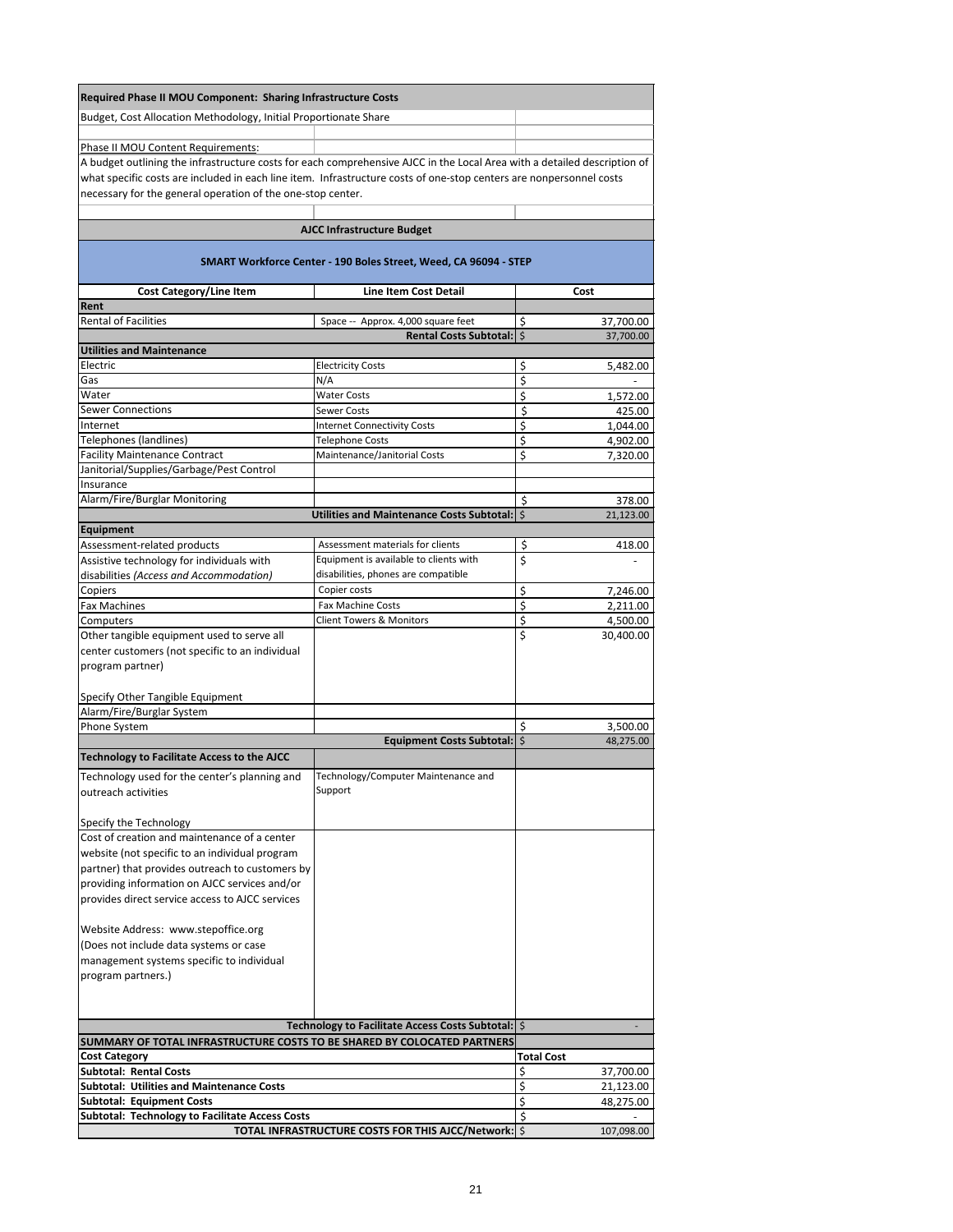| <b>Required Phase II MOU Component: Sharing Infrastructure Costs</b>                                                     |                                                                                   |                                    |
|--------------------------------------------------------------------------------------------------------------------------|-----------------------------------------------------------------------------------|------------------------------------|
| Budget, Cost Allocation Methodology, Initial Proportionate Share                                                         |                                                                                   |                                    |
| Phase II MOU Content Requirements:                                                                                       |                                                                                   |                                    |
| A budget outlining the infrastructure costs for each comprehensive AJCC in the Local Area with a detailed description of |                                                                                   |                                    |
| what specific costs are included in each line item. Infrastructure costs of one-stop centers are nonpersonnel costs      |                                                                                   |                                    |
| necessary for the general operation of the one-stop center.                                                              |                                                                                   |                                    |
|                                                                                                                          |                                                                                   |                                    |
|                                                                                                                          | <b>AJCC Infrastructure Budget</b>                                                 |                                    |
|                                                                                                                          | Job Training Center of Tehama County - 718 Main Street, Red Bluff, CA 96080 - JTC |                                    |
| <b>Cost Category/Line Item</b>                                                                                           | <b>Line Item Cost Detail</b>                                                      | Cost                               |
| Rent<br><b>Rental of Facilities</b>                                                                                      |                                                                                   |                                    |
|                                                                                                                          | <b>Rental Costs Subtotal:</b>                                                     | \$<br>23,058.00<br>\$<br>23,058.00 |
| <b>Utilities and Maintenance</b>                                                                                         |                                                                                   |                                    |
| Electric                                                                                                                 |                                                                                   | \$<br>10,178.53                    |
| Gas<br>Water                                                                                                             |                                                                                   | \$                                 |
| <b>Sewer Connections</b>                                                                                                 | trash                                                                             | \$<br>631.26<br>\$                 |
| Internet                                                                                                                 | includes telephones                                                               | \$<br>9,240.00                     |
| Telephones (landlines)                                                                                                   |                                                                                   | \$                                 |
| <b>Facility Maintenance Contract</b>                                                                                     |                                                                                   | \$<br>6,300.00                     |
| Janitorial/Supplies/Garbage/Pest Control<br>Insurance                                                                    |                                                                                   | \$<br>\$                           |
| Alarm/Fire/Burglar Monitoring                                                                                            |                                                                                   | 6,720.00<br>\$                     |
|                                                                                                                          | Utilities and Maintenance Costs Subtotal:   \$                                    | 33,069.79                          |
| Equipment                                                                                                                |                                                                                   |                                    |
| Assessment-related products                                                                                              |                                                                                   | \$                                 |
| Assistive technology for individuals with<br>disabilities (Access and Accommodation)                                     |                                                                                   | \$<br>148.00                       |
| Copiers                                                                                                                  |                                                                                   | \$<br>4,011.84                     |
| <b>Fax Machines</b>                                                                                                      |                                                                                   | \$                                 |
| Computers                                                                                                                |                                                                                   | \$<br>6,557.00                     |
| Other tangible equipment used to serve all                                                                               | Other equipment, computers; includes<br>software                                  | \$<br>9,836.00                     |
| center customers (not specific to an individual<br>program partner)                                                      |                                                                                   |                                    |
|                                                                                                                          |                                                                                   |                                    |
| Specify Other Tangible Equipment                                                                                         |                                                                                   |                                    |
| Alarm/Fire/Burglar System                                                                                                |                                                                                   | \$                                 |
| Phone System                                                                                                             | <b>Equipment Costs Subtotal:</b>                                                  | \$<br>\$                           |
| <b>Technology to Facilitate Access to the AJCC</b>                                                                       |                                                                                   | 20,552.84                          |
| Technology used for the center's planning and                                                                            |                                                                                   | \$                                 |
| outreach activities                                                                                                      |                                                                                   |                                    |
|                                                                                                                          |                                                                                   |                                    |
| Specify the Technology                                                                                                   |                                                                                   |                                    |
| Cost of creation and maintenance of a center                                                                             |                                                                                   | \$<br>2,300.00                     |
| website (not specific to an individual program<br>partner) that provides outreach to customers by                        |                                                                                   |                                    |
| providing information on AJCC services and/or                                                                            |                                                                                   |                                    |
| provides direct service access to AJCC services                                                                          |                                                                                   |                                    |
| Website Address: www.jobtrainingcenter.org                                                                               |                                                                                   |                                    |
| (Does not include data systems or case                                                                                   |                                                                                   |                                    |
| management systems specific to individual                                                                                |                                                                                   |                                    |
| program partners.)                                                                                                       |                                                                                   |                                    |
|                                                                                                                          |                                                                                   |                                    |
|                                                                                                                          | Technology to Facilitate Access Costs Subtotal:   \$                              | 2,300.00                           |
| SUMMARY OF TOTAL INFRASTRUCTURE COSTS TO BE SHARED BY COLOCATED PARTNERS                                                 |                                                                                   |                                    |
| <b>Cost Category</b><br><b>Subtotal: Rental Costs</b>                                                                    |                                                                                   | <b>Total Cost</b>                  |
| <b>Subtotal: Utilities and Maintenance Costs</b>                                                                         |                                                                                   | \$<br>23,058.00<br>\$<br>33,069.79 |
| <b>Subtotal: Equipment Costs</b>                                                                                         |                                                                                   | \$<br>20,552.84                    |
| <b>Subtotal: Technology to Facilitate Access Costs</b>                                                                   |                                                                                   | \$<br>2,300.00                     |
|                                                                                                                          | TOTAL INFRASTRUCTURE COSTS FOR THIS AJCC/Network: \$                              | 78,980.63                          |